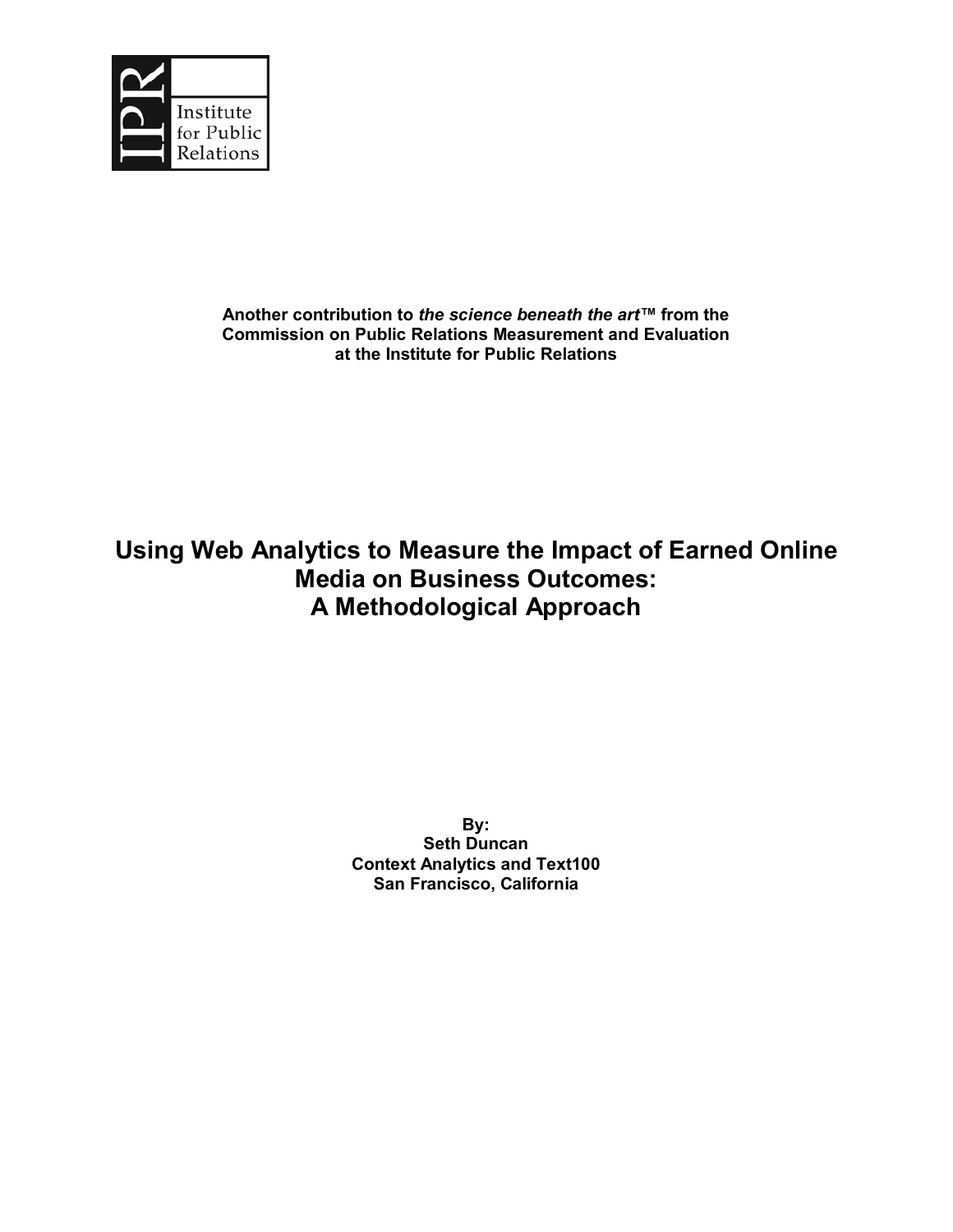Seth Duncan is Research Director at Context Analytics, the research affiliate of Text100. Seth specializes in social media research, statistical modeling and return-on-investment analysis, working with a broad group of Fortune 500 clients, ranging from healthcare companies to clients in financial services and consumer electronics. Prior to joining Context Analytics, Seth worked as a Statistician at the University of Pittsburgh Medical Center and University of California at San Francisco, conducting statistical analyses for Phase III clinical trials and acting as the lead statistician for numerous clinical trials. Seth has also taught statistics and research methodology at San Francisco State University. Seth received a B.A. in psychology from Reed College, an M.A. in psychological research at San Francisco State University, and has completed coursework in advanced statistical analysis at Boston College and the Massachusetts Institute of Technology.

#### Introduction

In recent years, there has been a large push for public relations measurement to focus more on "business outcomes" than "communications outputs." However, many organizations continue to measure the success of their communications efforts using metrics, such as advertising value equivalencies, impressions, sentiment, message penetration, or simply volume of coverage. While each of these metrics can be valuable if used correctly, they say little about how coverage has influenced business goals. Itís good to know, for example, that corporate messages appeared in 20 percent of your coverage in top-tier publications (a PR output). This information can help a communications team understand what messages are gaining traction in the media, where messages are appearing or not appearing, etc. But, when the CEO asks, "what is message penetration doing for the business?" it would be much more helpful to show, for example, that the 20 percent of coverage containing messages produced two times more revenue as coverage without messages (a business outcome).

PR practitioners and measurement professionals widely agree that measuring outcomes is a desirable next frontier for the industry, but adoption has been slow because the tools needed to do so are out of reach for many communications teams. However, the relatively recent adoption of web analytics is likely to expedite PRís shift towards this outcome-focused measurement. Online marketing has been successful at integrating a wide-range of web data, including search trends and web analytics, to optimize advertising and search strategy and spending. This has led corporations to shift sizable portions of their advertising budgets to the online vehicles with the best business outcome metrics. With the explosion of social media and mainstream mediaís shift to an online format, it is now possible to apply the same measurement strategies to PR that have been effective for other forms of online marketing. Through the use of web analytics, PR professionals can directly measure the business value of carefully targeted earned media opportunities in the same way that marketers have been able to for over a decade. We believe that this data-driven approach leads to the best strategic PR decisions and greatest investment in PR campaigns.

This paper is intended to provide PR practitioners with an overview of web analytics and how they can be used in regular communications measurement programs. After a brief overview of web analytics technology, we provide an overview of different methodologies that PR practitioners can use to measure how PR and earned media are influencing customer behavior at their organization's website. These methodologies are divided into two broad groups. We call the first basic analytics, since they require little or no expertise with advanced research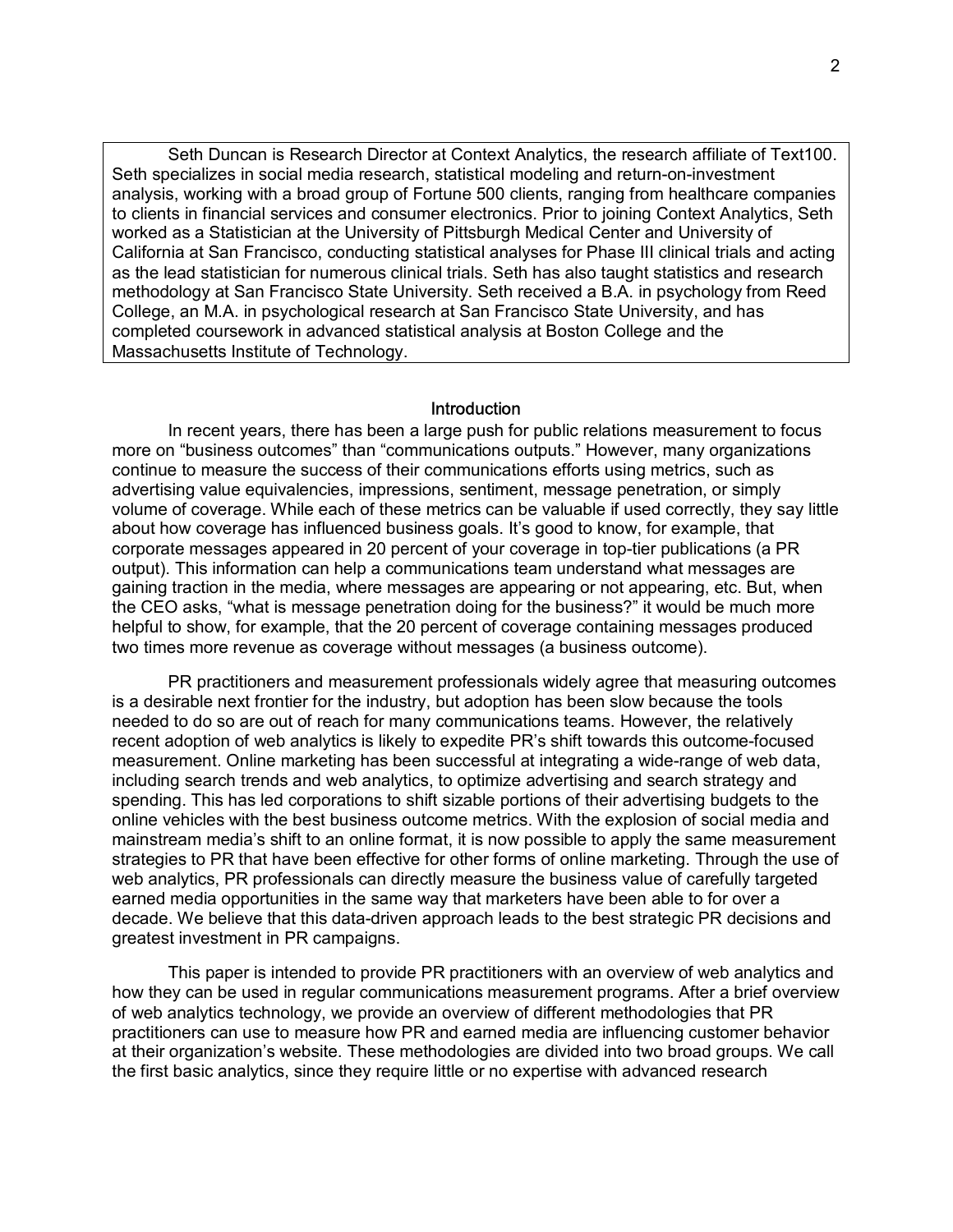methodologies, such as integrating different data sources and using statistical modeling. These analytics answer broad questions about which types of sites are best at referring traffic, about conversions at the organization's website, and about comparing earned media with other forms of paid media. We call the second "advanced analytics" since they require a high degree of familiarity with advanced statistics. These analytics specifically address messages and story content that effectively drive traffic to a website and accomplish business goals.

# Web Analytics: A Brief Primer

Web analytics tools are used to track web traffic patterns, particularly where visitors are coming from, what web browsing technology they are using, and how visitors are interacting with a website. Web analytics had a humble start as server error logs and were first used by IT professionals to evaluate the user interfaces of websites, and by and by web designers to find errors on web pages such as incorrect links. By 2000, enterprise web analytics providers, including WebTrends and CoreMetrics, were offering commercial web analytics tools designed for non-technical audiences, especially marketing departments. More recently, web analytics have been adopted as an optimization tool for marketers.<sup>1</sup> Web analytics are now one of the most important and widely used tools for internal marketing teams who sell or obtain a large portion of sales leads through their corporate website.

Here is a quick overview of how most contemporary enterprise web analytics data is collected. First, an individual types a URL into their web browser (or clicks on an advertisement, search result, or hyperlink). Second, the URL request is sent to and received by the company's website server, which then sends page data, along with embedded JavaScript code to collect web metrics, back to the browser. Finally, the JavaScript code is executed to collect various pieces of page browsing information from the user and then sends that information to a data collection server.

JavaScript tags will track the following types of visitor behaviors:

- Number of unique visitors
- Number of visits
- Number of pageviews
- Time on site

-

- Bounce rate  $(e, q)$ , percentage of visitors who leave after visiting one page)
- Number of goals reached  $(e.g.,$  downloads/registrations/orders)
- Conversion rate (e.g., number of goals reached divided by number of unique visitors)

 $1$  For excellent in-depth guides into the history and many marketing uses of web analytics, see Avinash Kaushik, Web Analytics: An Hour a Day (Indianapolis, IN: Wiley Publishing, 2007); Avinash Kaushik, Web Analytics 2.0 (Indianapolis, IN: Wiley Publishing, 2009); Alistair Croll and Sean Power, Complete Web Monitoring: Watching Your Visitors, Performance, Communities, and Competitors (Sebastopol, CA: O'Reilly, 2009); and Steve Jackson, Cult of Analytics: Driving Online Marketing Strategies Using Web Analytics (Burlington, MA: Butterworth-Heinemann, 2009).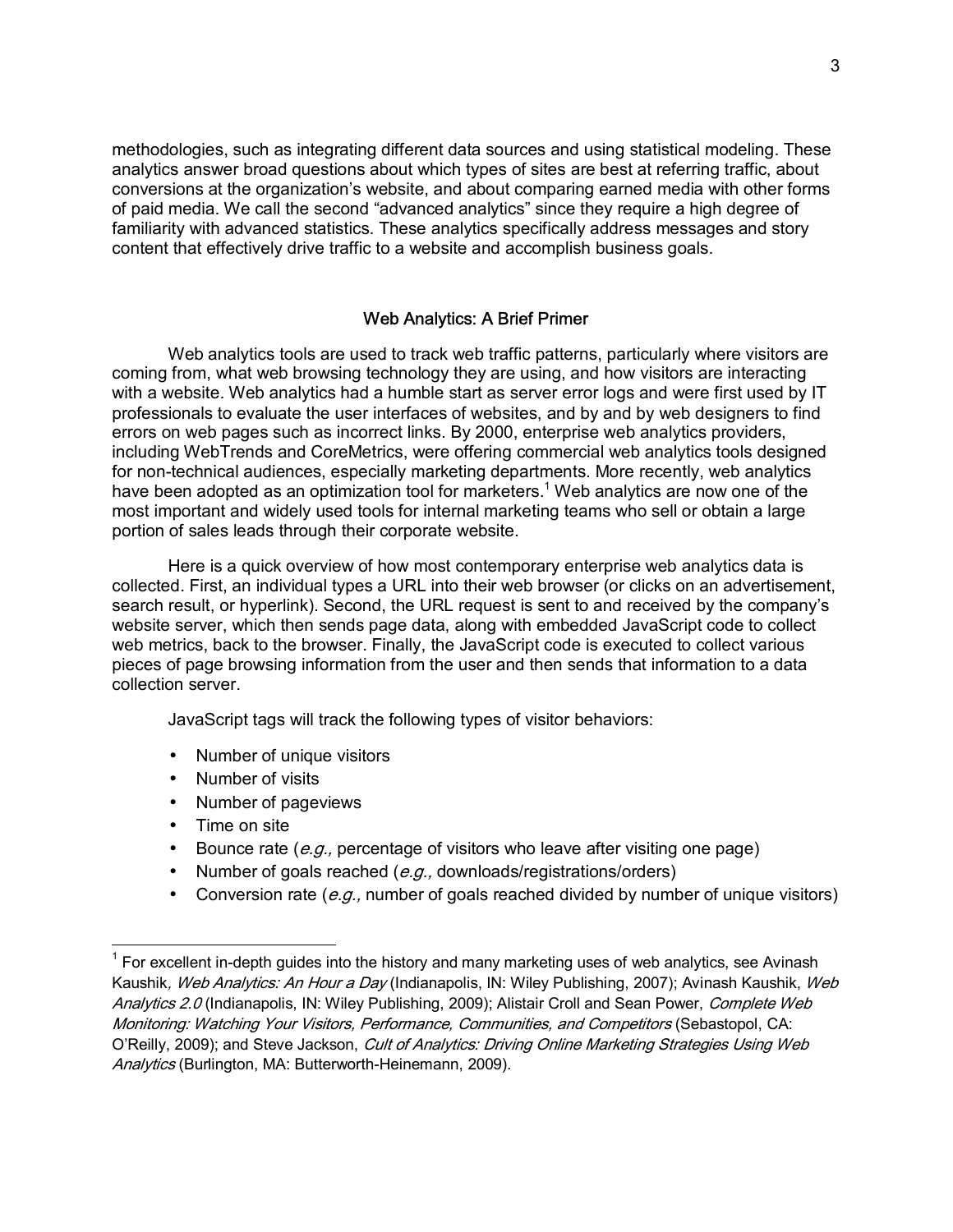Particularly useful for PR is that web analytics solutions segment referring traffic sources, usually into the following categories:

- Direct traffic
- Natural search (sometimes called organic search)
- Paid search  $(e.g., Google Ad Words)$
- Referring Search Keywords
- Email campaigns
- Digital Advertisements  $(e.g.,$  banner ads)
- Earned media

For the purposes of this paper, we will focus on the *earned media* category. Earned media includes referrals to an organization's website from traditional media, such as NYTimes.com, CNN.com or even Oprah.com  $(i.e.,$  any news site with a print or broadcast companion), or from strictly online media, such as Cnet.com, Marketwatch.com, as well as social media sites, such as blogs, forums, Facebook, Linkedin, Twitter, etc. Now that so many organizations are using some form of web analytics, itís possible for PR professionals to measure the same sort of outcomes as digital advertisers. These metrics of engagement include the number of unique visitors coming to the organization's site from a story, the amount of time visitors referred from a story spend on the site, how many pages or which pages they read, and whether visitors from the story are helping the organization reach a goal, such as purchasing a product, registering for email alerts, or downloading white papers.

#### Why Web Analytics Are Important to Public Relations

PR practitioners are just beginning to utilize web analytics, and, over the next several years, this relatively new technology will help organizations optimize strategy and demonstrate PR value. At this early stage, there are three primary reasons that organizations should adopt this technology:

1) Web analytics allow PR efforts to be compared, side-by-side, with other forms of marketing. Traffic, conversion rates, and other web analytics metrics are collected from nearly all referral sources including advertisements, paid search, unpaid search, and earned media. This means that, for the first time, it is easy to track exactly how the outputs from both PR and advertising each affect business outcomes using the very same metrics.

Exhibit 1 illustrates such a comparison that Context Analytics found for a financial services company that sells a credit monitoring service online. The table compares sales conversion rates from customers who came to the branded website through traditional media (e.g., NYTimes.com), from blogs, and from paid search over a 5 month period in 2009. While each of the conversion rates is high, earned media produced a higher conversion rate than paid search during that time period. It is a good example of how effective earned media can be in driving purchasing decisions relative to paid media, since paid search is widely considered one of the most targeted and effective forms of marketing.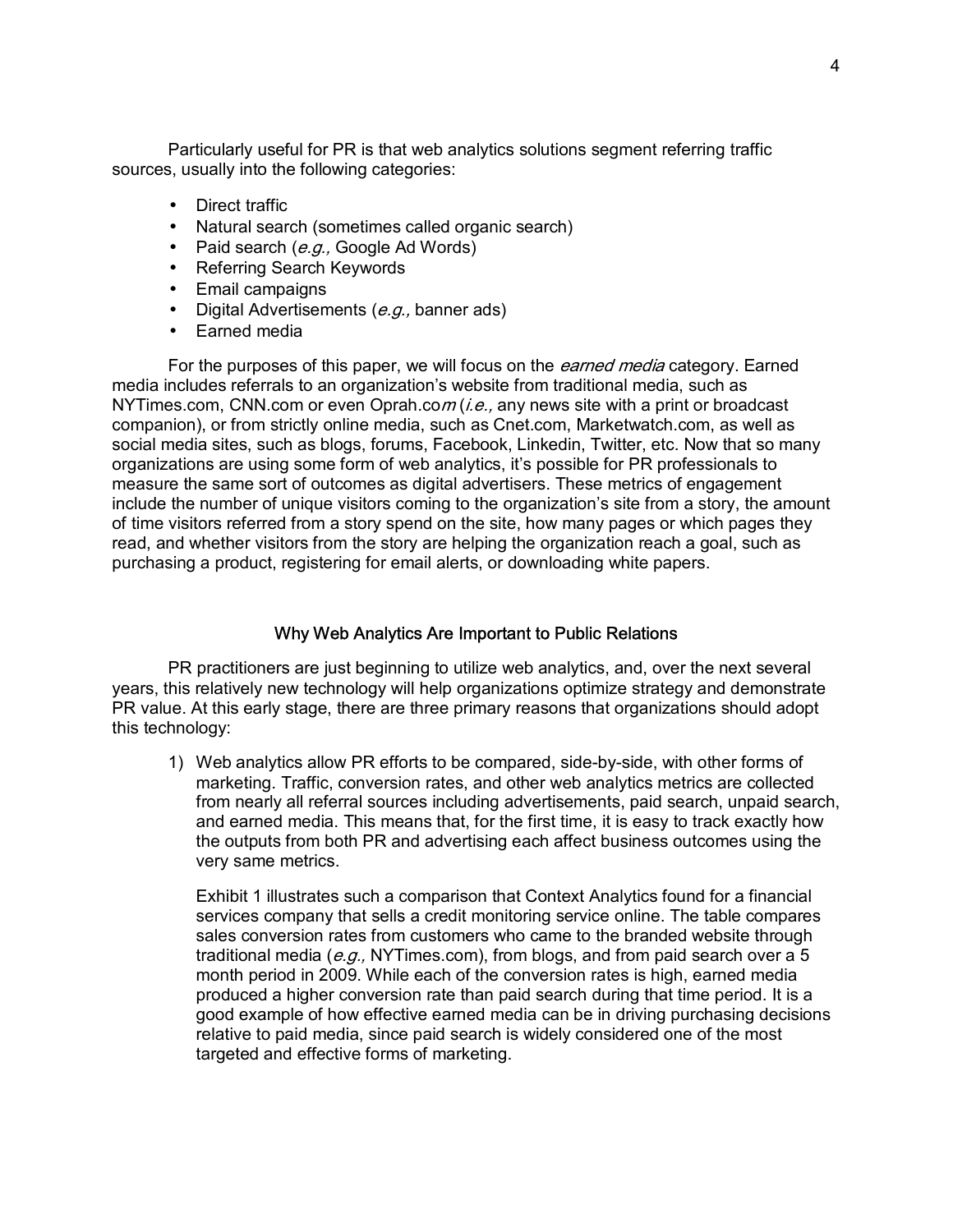| Exhibit |  |
|---------|--|
|---------|--|

| <b>Referring Source</b>     | <b>Conversion Rate</b> |
|-----------------------------|------------------------|
| Paid Search                 | 8.2%                   |
| (N=361,013 unique visitors) |                        |
| <b>Traditional Media</b>    | 10.5%                  |
| (N=68,224 unique visitors)  |                        |
| <b>Blogs and Forums</b>     | $9.0\%$                |
| (N=204,662 unique visitors) |                        |

- 2) Web analytics can inform strategies based upon empirical evidence, since web analytics can show which types of coverage (both in traditional media and in social media) help the organization reach its business goals. Rather than relying on intuition, data can be used to answer questions such as:
	- Is a corporate Twitter account effective at getting potential customers to download marketing collateral such as white papers?
	- Is one key message better than another at getting customers to visit the corporate website and engage through registrations, downloads, or purchases?
	- Should an organization shift more resources and attention from traditional to social media?
	- Which online audiences are responding to the media by making purchases, and which are not?

Using web analytics, PR practitioners can arrive at answers to these questions. Instead of seeing online media, particularly social media, as a mysterious frontier, web analytics can help PR practitioners focus on media that are likely to be effective in driving business goals.

3) Web analytics provide an affordable alternative to marketing mix modeling.<sup>2</sup> Before the arrival of web analytics, the only method for measuring the effect of PR activity on business outcomes was to track media coverage over long periods of time and then use advanced statistical modeling to tie media coverage to metrics associated with organizational goals ( $e.g.,$  sales). Marketing mix models have been too costly and time-consuming for most organizations to adopt with any regularity, due to the large amount of historical data and statistical expertise involved. With web analytics,

-

 $2$  For a discussion of the application of marketing mix modeling in public relations, see Mark Weiner, Liney Arnorsdottir, Rainer Lang, and Brian Smith "Isolating the effects of public relations on sales: public relations optimization through marketing mix modeling," published by the Institute for Public Relations Commission on Public Relations Measurement and Evaluation, 2010 (forthcoming); www.instituteforpr.org.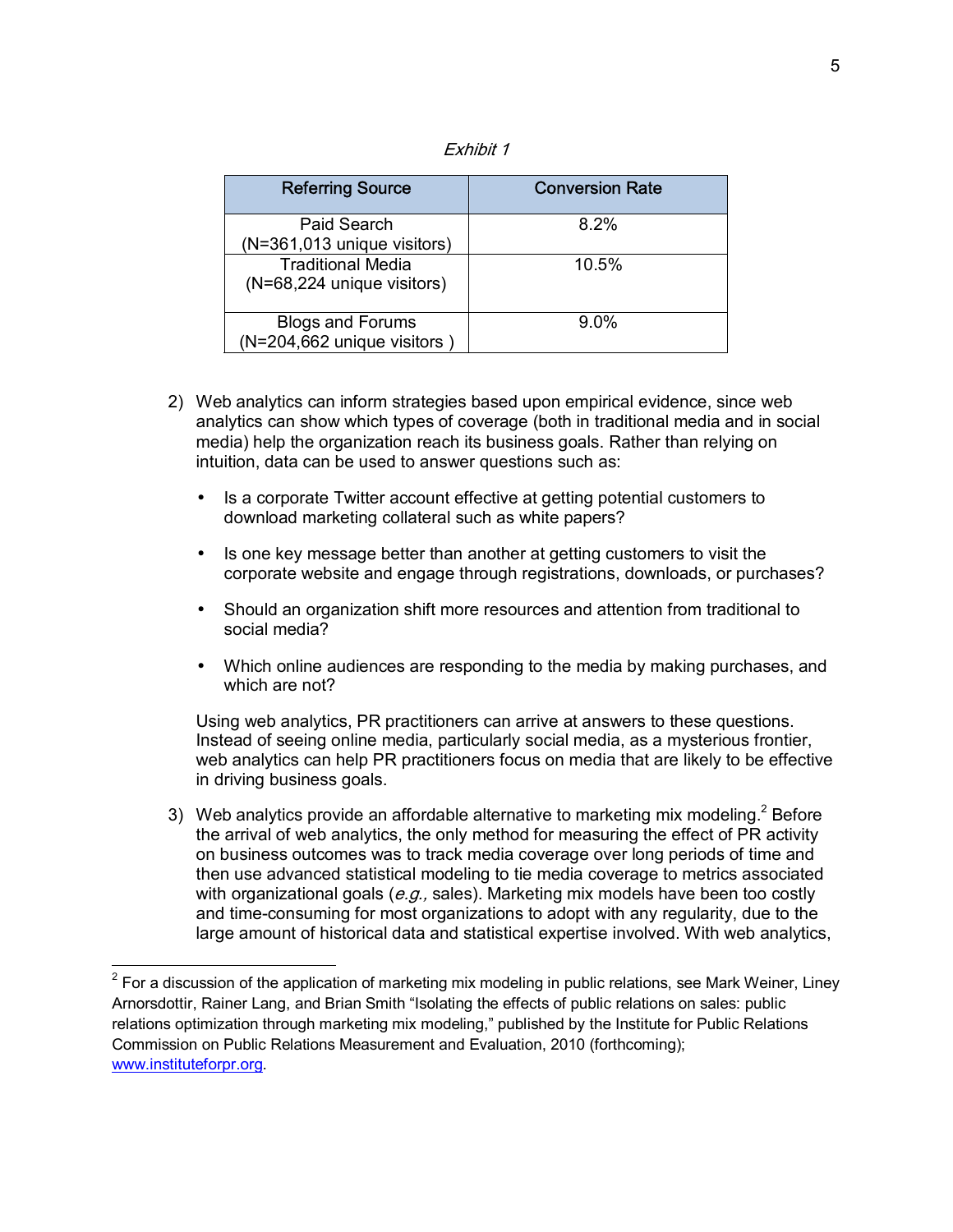it is possible to directly measure the behavior of customers who have been exposed to a range of traditional and social media over any period of time with minimal need for advanced regression, Bayesian, or time series-based statistics. Web analytics are certainly not a replacement for marketing mix modeling, which also takes offline marketing and customer behavior into consideration. Web analytics do, however, provide an accessible and cost-effective means of measuring the relative contribution of PR to business goals in a way that has been long been unavailable for most organizations.

## Methods for Using Web Analytics for Communications

The remainder of this paper focuses on practical steps PR practitioners can take, using web analytics, to demonstrate the value of their efforts and optimize strategy. We will discuss two broad types of web analytics analysis. We'll refer to the first type of analysis as "basic," not because it lacks value, but because PR practitioners with little or no web analytics or statistical training can conduct these analyses. These analyses are similar to those that might be conducted using existing integrated solutions, such as Radian6 and WebTrends, or Omnitures' SiteCatalyst, and can address questions such as:

- Which traditional media sites  $(i.e.,$  sites with a print or broadcast companion) and social media sites are driving traffic to an organization's website?
- Which types of sites ( $e.g.,$  traditional media, blogs, forums, etc.) are driving visitors and engagement at the organizations website?
- How do conversion rates for earned media compare to other forms of marketing?

We refer to the second set of analysts as "advanced," since they involve integrating different types of data, and, in many cases, conducting advanced statistical analyses. As a caution, PR practitioners will require help to conduct these sorts of analyses, either from a statistician or database expert from another internal marketing group, or from an external research partner. These analyses address more strategic questions such as:

- To which audiences should we be reaching out  $(e.g.,$  individuals of a specific age, gender, or income level)?
- Which messages are most effective at driving traffic and engagement?
- Which messages should be matched with specific audiences to optimize communications efforts?

What makes these analyses advanced is that they draw upon a wide range of data sources, including demographic data, for the sites that are referring visitors, as well as detailed information about the content of the stories and posts that are driving traffic to the organization's website.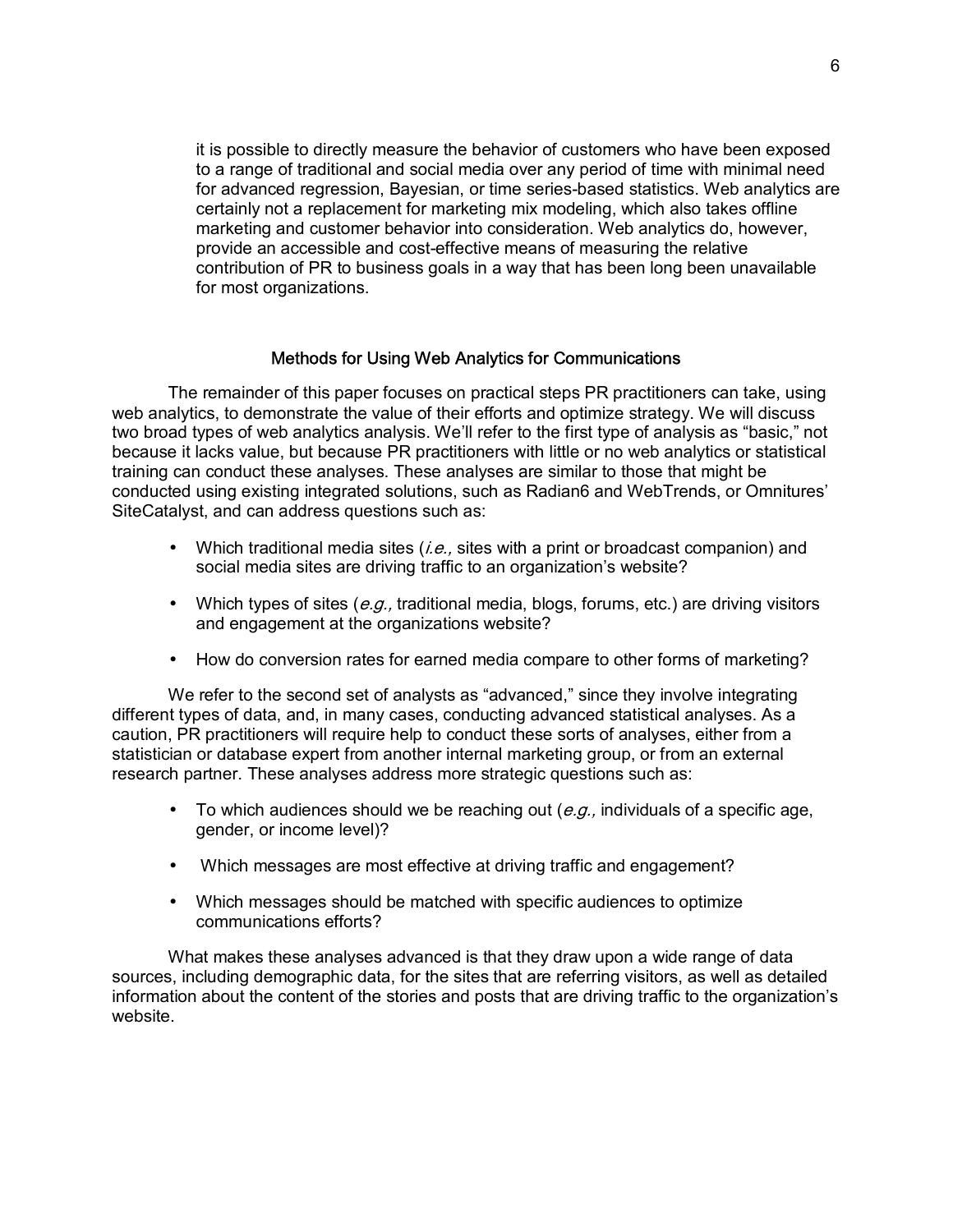#### Basic Web Analytics for PR Practitioners

Basic web analytics analysis for PR practitioners is fairly straightforward. It involves downloading the relevant referral data from an organization's web analytics software, cleaning the data, and organizing the results based on specific communications goals. The basic analyses outlined here can provide PR professionals with a clear overview of which types of earned media sites are driving traffic and engagement  $(e.g.,)$  software developer forums, mainstream news, gaming blogs, etc.), compare the effectiveness of earned media with other marketing channels, as well as conduct a range of "return on investment"-type analyses. In this section, general guidelines for obtaining and cleaning the data are provided, along with recommendations for basic analysis that most PR professionals should be able to complete without extensive knowledge of research methodology or statistics.

#### Downloading Relevant Data

Most enterprise web analytics software systems allow downloading a list of sites that have referred traffic to the organization's website (and associated metrics) into a .csv data file or similar file format. Many web analytics providers, such as CoreMetrics and Omniture, organize referring sources by paid and unpaid types. Some web analytics software allows downloading only unpaid referring sites. Other web analytics solutions only allow the user to download reports of all referring sites, regardless of whether the sites contained ads or earned media, and the list will have to be manually screened to pull out content that is relevant to PR.

Some software solutions allow users to download referring site data at both the domain level (e.g., Techcrunch.com) and URL level (*i.e.*, the specific post or story on Techcrunch.com). Reports at the URL level are particularly important, since that level of detail provides insight into which stories are effective at driving traffic and engagement.

For most web analytics software solutions, unpaid media reports can be customized. When downloaded, most reports will have individual domains (or specific URL) in each row and a series of user-selected web metrics in each column. When downloaded as a .csv file, it is easy to sort referring domains by the number of unique visitors they produced, total sales, conversion rates, etc. This structure is similar to the downloadable reports from social media providers, such as Radian6; consequently it is fairly easy to merge these two different sets of data in database applications.

The exact steps for downloading unpaid referring domains and URL reports vary significantly from provider to provider. If you are using a paid enterprise web analytics provider, contact them (or your internal web analytics manager) for details on how to download unpaid referral reports that do not include traffic from search results, emails, or advertisements. If you are using free web analytics solutions, such as Google Analytics, you might need to identify unpaid referrals manually.

Data Cleaning and Quality Control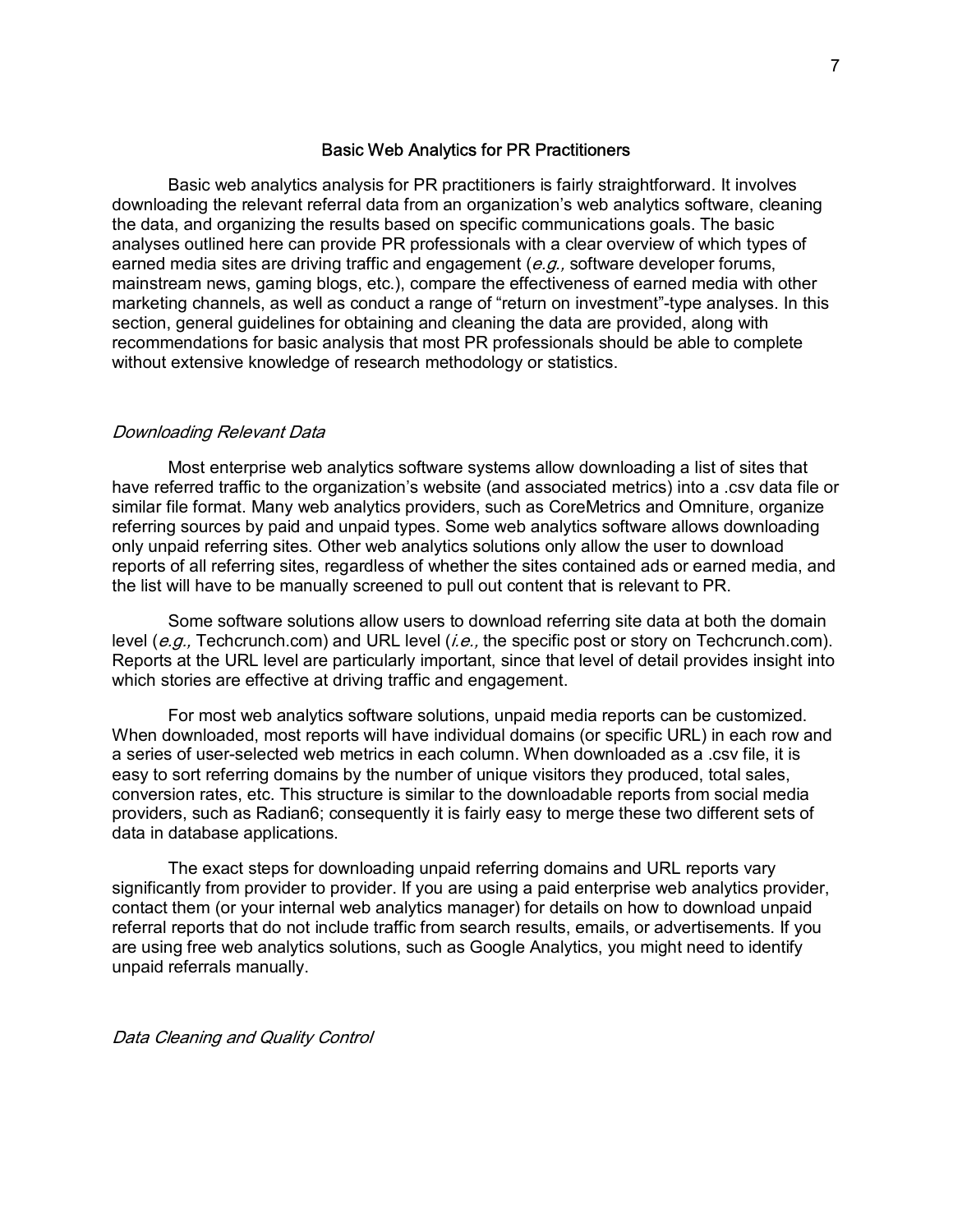Raw data from web analytics software providers can be very messy. That does not mean that the data is necessarily inaccurate, but unpaid referral reports often include significant numbers of email and search domains that are not directly relevant to PR or originated from paid marketing, such as an email campaign. Unpaid media reports that are downloaded directly from web analytics software will also contain referrals from other organizations' websites. Depending on your organization's goals, referrals from these sources might be irrelevant to your reporting and research.

Although it can take quite a bit of extra work to remove referrals from search and email in the unpaid media reports, it is very important if you want to collect valid web metrics for media coverage. In our experience at Context Analytics, conversion rates tend to be significantly lower for referrals from email and rarely-used search engines than from traditional and social media. Including data from these erroneous sources can artificially lower average conversion rates and make earned media appear less effective than it actually is.

If your organization has a web analytics team, you should be able to work with them to produce a report of earned media referrals that excludes referrals from email or search. If that is not possible, it is easy to identify email and search referrals. Very often, search pages will actually contain the word "search" in the URL, such as "http://search.imesh.com/" or "http://smartbizsearch.com/." Similarly, email referrals will almost always contain the word, "email" in the URL. Examples include URLs, such as "us.f302.mail.yahoo.com" or î106w.bay106.mail.live.com.î Fortunately, since these erroneous referring URLs are readily identifiable using specific phrases, it is easy to find and remove them using any database or spreadsheet application, such as Excel.

#### Analysis of Media Types

One of the most straightforward yet useful things that a PR practitioner can do to understand what types of media coverage are driving unique visitors to and engagement with their organizationís website is to categorize the referring domains. Knowing whether lifestyle blogs or financial forums are effective at sending traffic to your organization's website, for example, is the first step in understanding what aspects of a communications strategy are currently working or are likely to work in the future. If a communications team is spending a great deal of resources trying to pitch tech bloggers to write about a new service, but find that traffic from these blogs rarely leads to sales leads, the team should probably either pitch different types of stories to these bloggers, or abandon the blogger outreach altogether in favor of a different media strategy.

Fortunately, the analysis required to understand which types of websites are effective or ineffective at meeting PR goals are quite accessible to individuals with little or no experience with quantitative research or analytics (basic knowledge of Excel should be sufficient). It is as simple as developing a media categorization scheme, applying the categorization to a downloaded and cleaned unpaid referral web analytics report, and then comparing the media categories to understand which were the most effective at meeting your goal.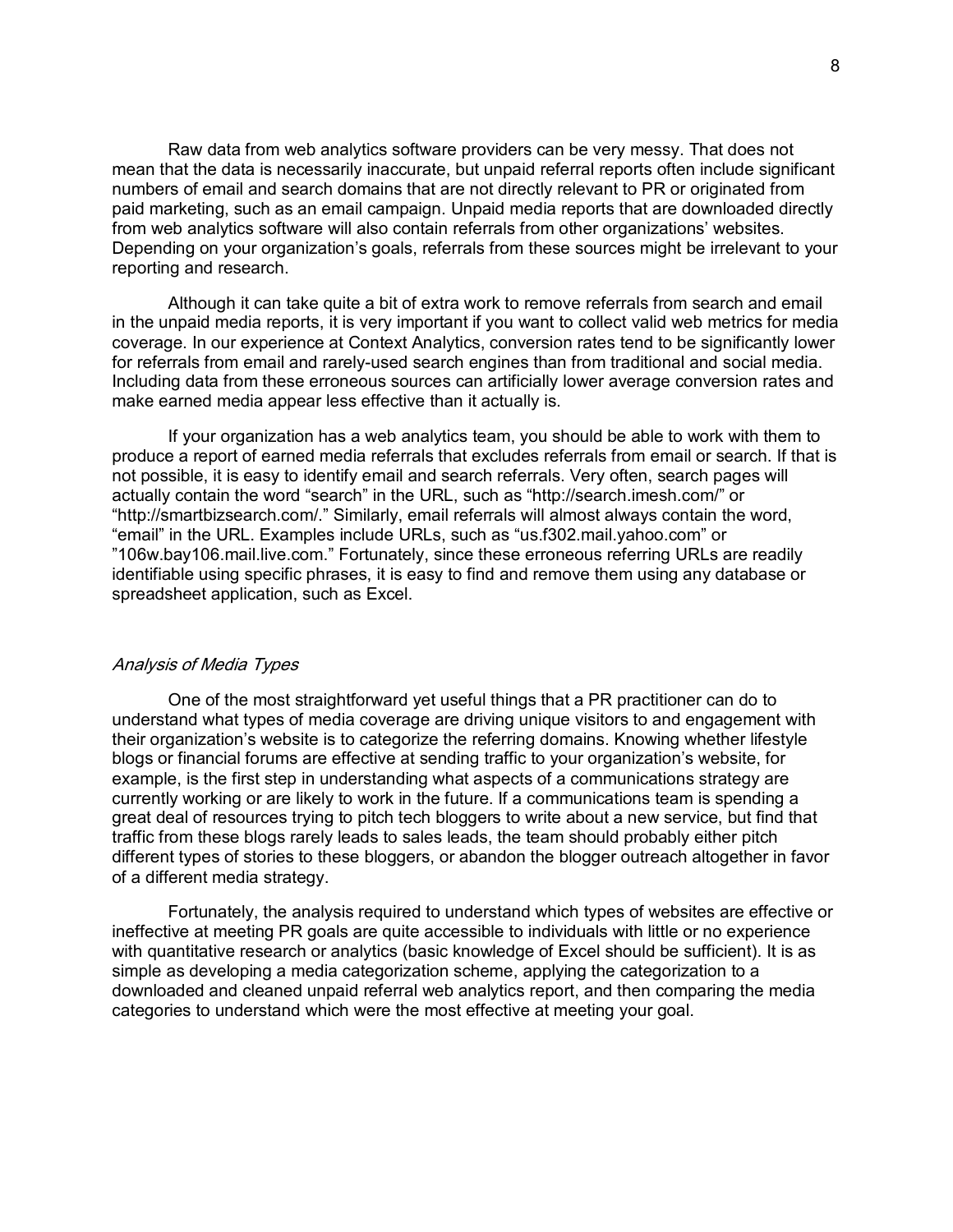# Categorizing Unpaid Referrals

There are many categorization systems that could apply to unpaid media sources. Stacks<sup>3</sup> has provided three general rules for creating useful media categories that apply just as well here as in any other form of PR measurement:

- 1) Categories must be relevant to the purposes of the research. For example, if testing whether blogs with blue or red backgrounds are more likely to drive traffic, you would categorize blogs by background color instead of industry vertical.
- 2) Categories must be exhaustive, meaning that every type of unpaid media must fall into one of the categories.
- 3) Categories must be mutually exhaustive, meaning that a referring source cannot fall into more than one category within a single category system  $(e.g.,$  coding an article as being both mainstream and a blog).

Given the ever-growing range of web sites that contain earned media (Facebook, Twitter, blogs, social bookmarking sites, etc.), it is usually necessary to create multiple categorization systems to best capture the diversity of possible online media referrals. At a bare minimum, organizations should use the following two systems: site type and site content. Site type refers to the actual format of the website, while site content refers to the types of coverage or posts that the site contains. Together, these two categorization systems provide an acceptable degree of granularity into exactly what types of sites tend to drive unique visitors and engagement at an organization's website.

The examples we provide here should only serve as examples. Exact category systems should always be customized to be relevant to an organization's measurement goals.

- 1) Site Type Examples:
	- Mainstream media  $(i.e.,$  sites that have a print or broadcast companion)
	- Online media (*i.e.*, sites with paid journalists that do not have a print or broadcast companion)
	- Blogs
	- Forums
	- Video
	- Microblogs  $(i.e.,$  Twitter)
	- Bookmarking sites  $(i.e., Diqa, Delicious)$
	- Social networking sites  $(i.e.,$  Facebook, Linkedin)
- 2) Site Content Examples:
	- National news
	- Regional news
	- Business press
	- Investor sites
	- Lifestyle

 3 Don W. Stacks, Primer of Public Relations Research (New York: Guilford Press, 2002).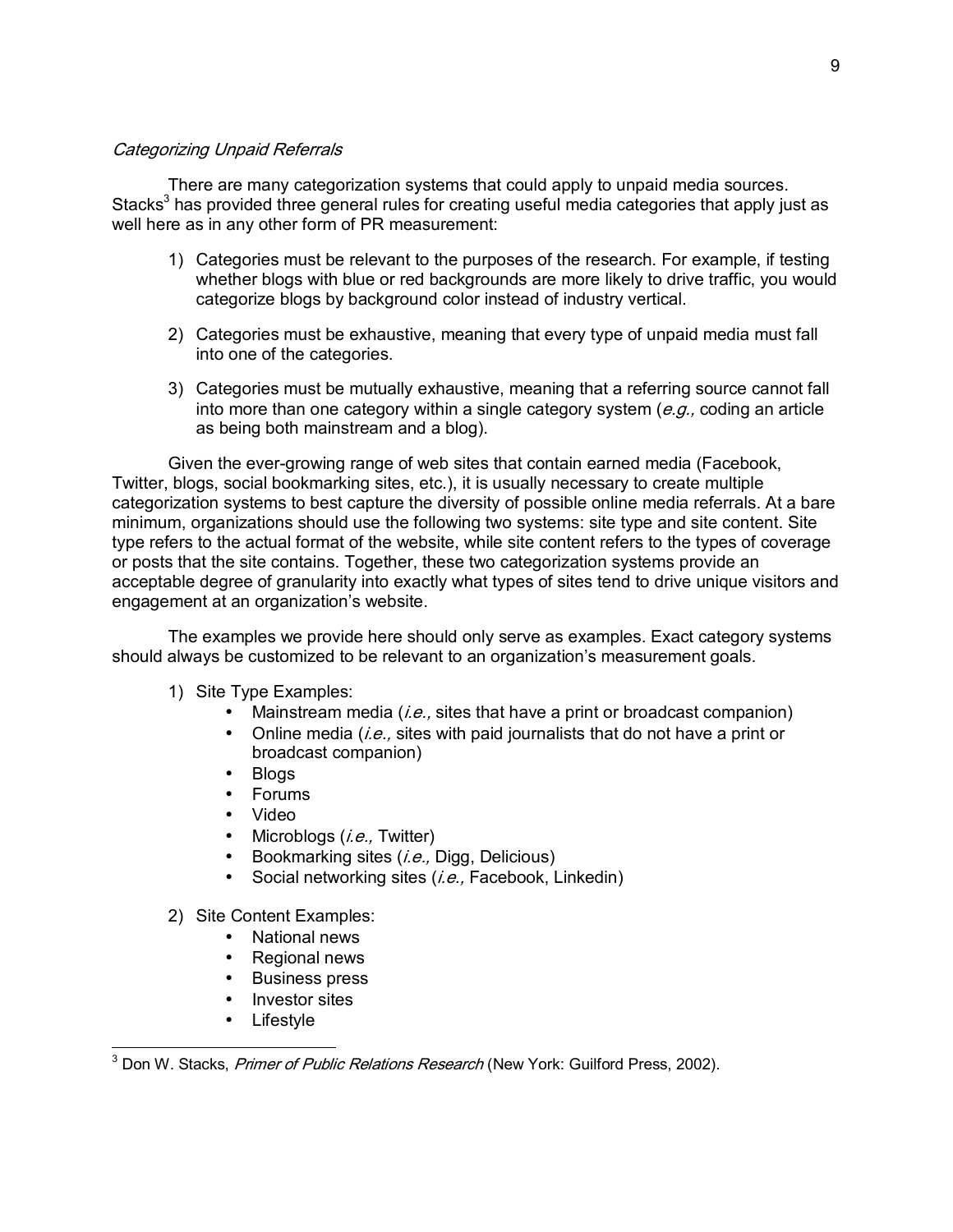- Personal/biographical
- Consumer review

# Comparing Web Metrics across Site Categories

Once PR practitioners have created categorization systems and applied them to the referring sites from their web analytics software, the next logical step is to start to compare the different categories to see which are effective or ineffective at driving traffic and engagement.

There are numerous ways to compare web metrics across referring site categories. The two most basic approaches are to compare web metric totals and web metric averages across category systems. The first approach, total or sum-based comparisons, can, for example, indicate whether mainstream media are producing as many unique visitors as blogs. While total values are quite useful for seeing which broad types of media are effective at driving traffic and engagement, the second approach, comparing averages, can provide a greater deal of strategic insight.

If you are going to compare different types of sites, such as blog vs. forums, there will likely be different sample sizes. That means that 100 blogs posts, for example, might have sent 10,000 unique visitors to an organization's website while 10 forums sent 2,000 unique visitors. If you just look at overall unique visitor counts, the surface appearance is that blogs are significantly more effective at driving traffic (10,000 vs. 2000 unique visitors).

Looking at averages tells a different story, however. In this example, blogs sent an average of 100 unique visitors per post while forums sent an average of 200 visitors per thread. Looking at averages in addition to overall totals can provide further insight into the effectiveness of certain media channels. Looking at both can help PR professionals identify categories of sites that, while not writing very often about the organization or a product, are extremely effective when they do and should be considered a high priority target for PR outreach.

If a large number of different sites refer earned media to an organization's website, it is useful to take categorizations one step further by comparing web metrics in cross-tabulations of two or more category systems. A hypothetical example, shown in Exhibit 2, compares sales conversion rates across both site type and site content categories.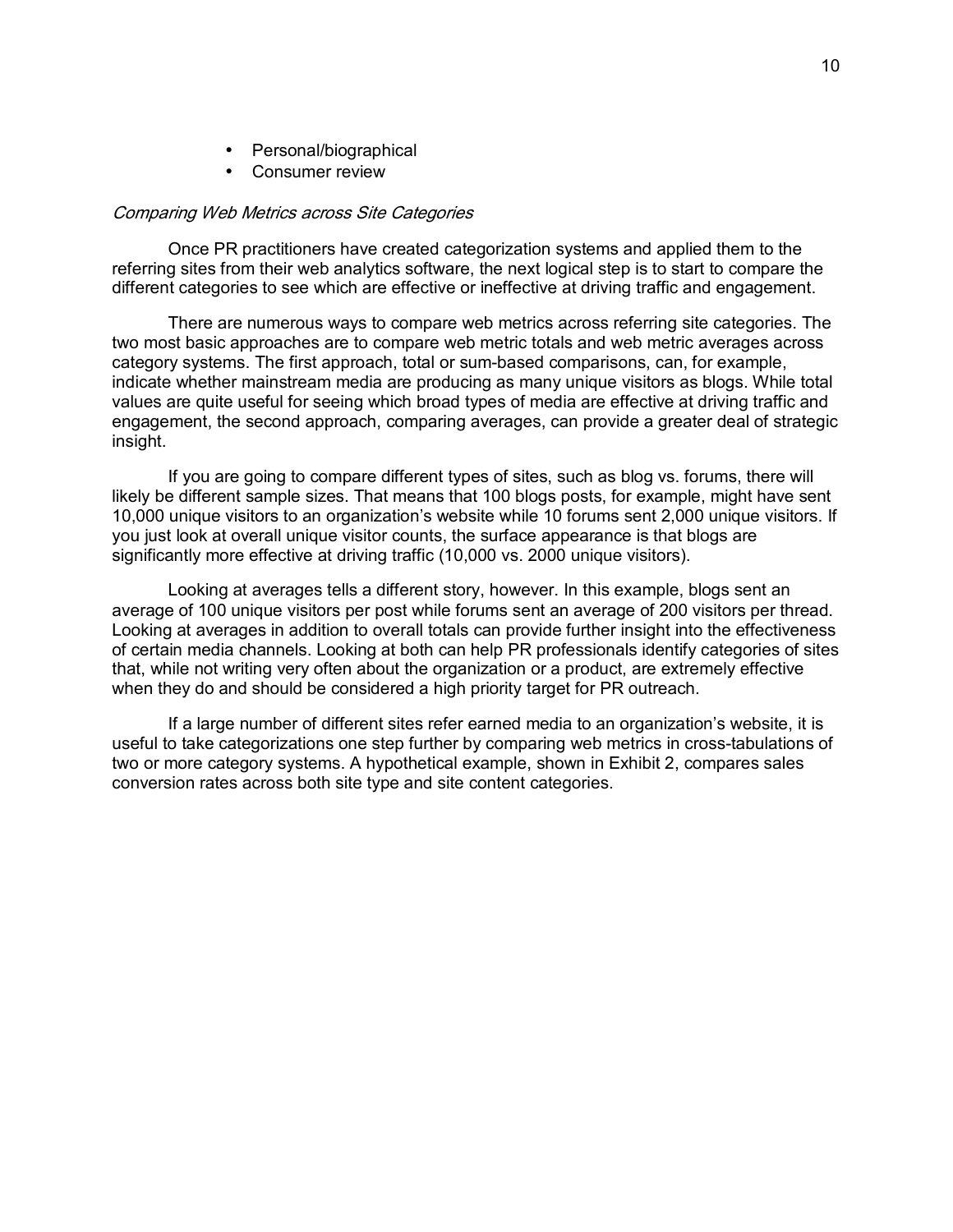

# Exhibit 2

One final consideration when comparing web metrics across referring site categories is whether or not to use inferential statistics or measures of statistical significance. Since these analyses involve comparing totals and averages across categories, it is tempting to use t-tests, ANOVAs, chi-square tests of independence and similar statistical tests that help researchers make inferences about populations of data  $(e.g.,$  all URLs that referred web traffic) based on a smaller sample. If you have categorized all sites in an unpaid referrals web analytics report, though, these types of statistics are inappropriate, since you are not working with a sample, but rather a census of every single site that referred traffic to the organization's website. The only situation where inferential statistics would be necessary in these analyses is when you have selected a random sample of sites from a web analytics report for practical purposes. In these cases, you would need to use inferential statistics to test whether differences between means and percentages in the sample are representative of all sites in the report.

## Recommended "Return on Investment" Analyses

 $\overline{a}$ 

For for-profit and some non-profit organizations that sell services or products, or collect donations on their website, web analytics provide a great opportunity to demonstrate the financial value of PR. Below are three relatively easy ways, in order of increasing complexity, to calculate the value of PR and similarity to a true return on investment analysis (ROI).  $4^{\circ}$ 

<sup>&</sup>lt;sup>4</sup> See Fraser Likely, David Rockland, and Mark Weiner, "Perspectives on the ROI of Media Relations Publicity Efforts," published by the Institute for Public Relations Commission on Public Relations Measurement and Evaluation, 2006; www.instituteforpr.org.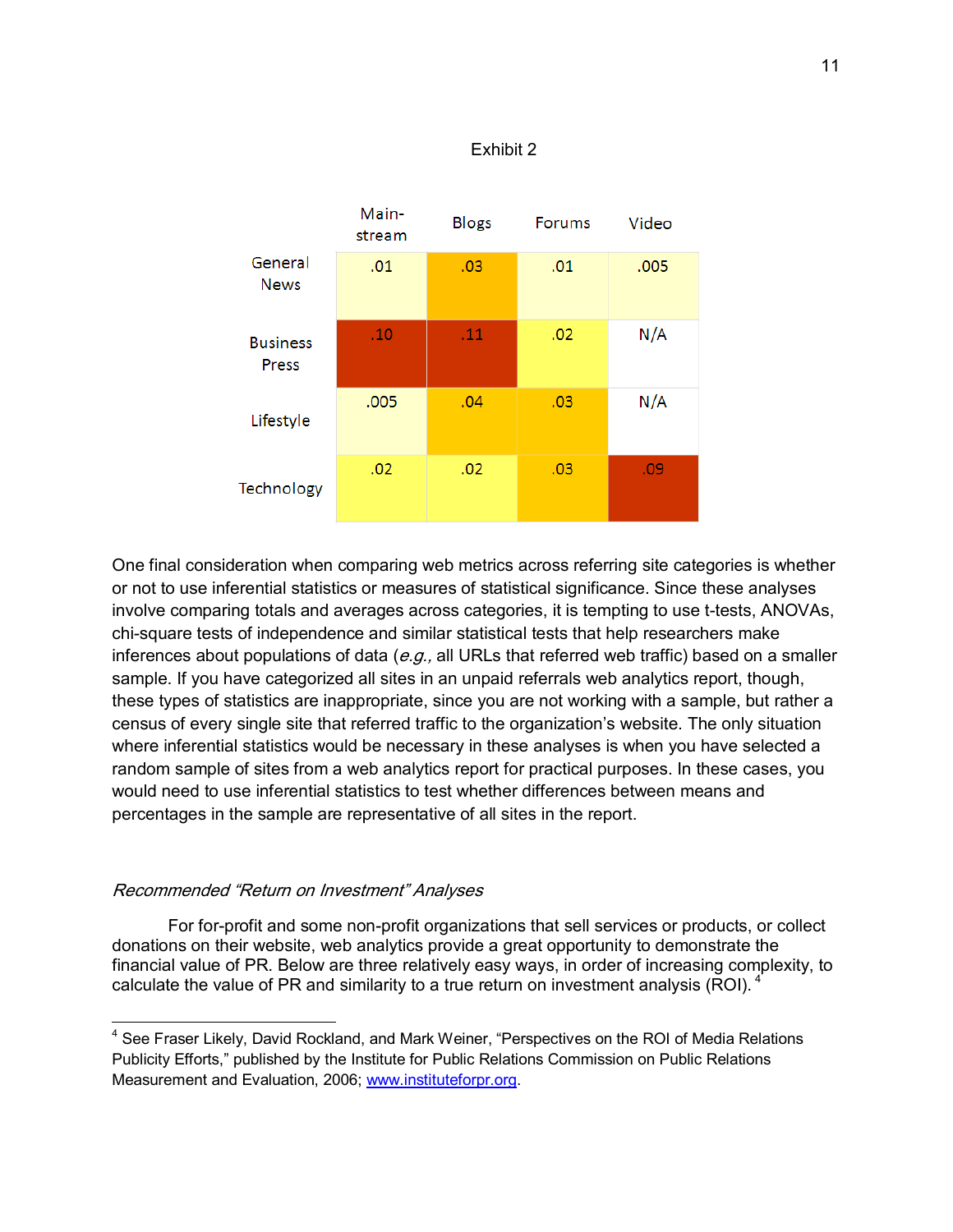1) Comparing overall orders or conversions between earned media and paid media

After an unpaid media report has been cleaned of any email-based or search-based referrals, their average conversion rate or total sales numbers can be compared with those from other marketing channels, such as paid search or content advertisements. Although this comparison will not necessarily represent a true return on investment, it will allow PR teams to demonstrate their relative value within the organization using metrics that are familiar to most chief marketing officers.

2) Comparing earned media known to be garnered through outreach with earned media gained "spontaneously"

Most PR teams keep a close record of media placements for which they are responsible or journalists/bloggers with whom they have kept in contact. As long as PR professionals keep close track of sites with which they have had some degree of outreach, it is possible to categorize earned media into "outreach" and "no outreach" sites or posts. This comparison can be used to simply address whether or not outreach appears to have had any effect on sales. In a more complex analysis, you can subtract the total sales from "no outreach" sites from "outreach sites" and use the remainder as an estimate of revenue earned from PR.

3) Estimated "Real" ROI

A third, more involved, method for determining the financial value of PR is to actually carry out a real ROI calculation:

(Sales from earned media  $-$  cost of obtaining earned ROI= media) (Cost of obtaining earned media)

Since there are no direct placement costs for PR professionals, just hours invested in outreach and content creation, it is possible to use either billable hours on the agency side or percentage of time spent on online media outreach on the internal side of PR and calculate the cost of obtaining coverage. This is certainly more of an accounting exercise than typical PR research project but, if done, correctly, it can provide a persuasive estimate of PR ROI for an organization.

# Basic Analytics Summary

Although obtaining the metrics outlined in this section requires some time and patience, the resulting analyses will be invaluable to any PR professional working within an organization that conducts a great deal of its business activity through its website. These analyses will probably require some assistance from a web analytics software provider and/or internal web analytics team, but the analyses require only limited data management expertise, or other data from within the organization. Once these online data are being collected regularly, though, it will be possible to compare PR activities online with other marketing channels in a way that, until recently, has been very difficult if not impossible.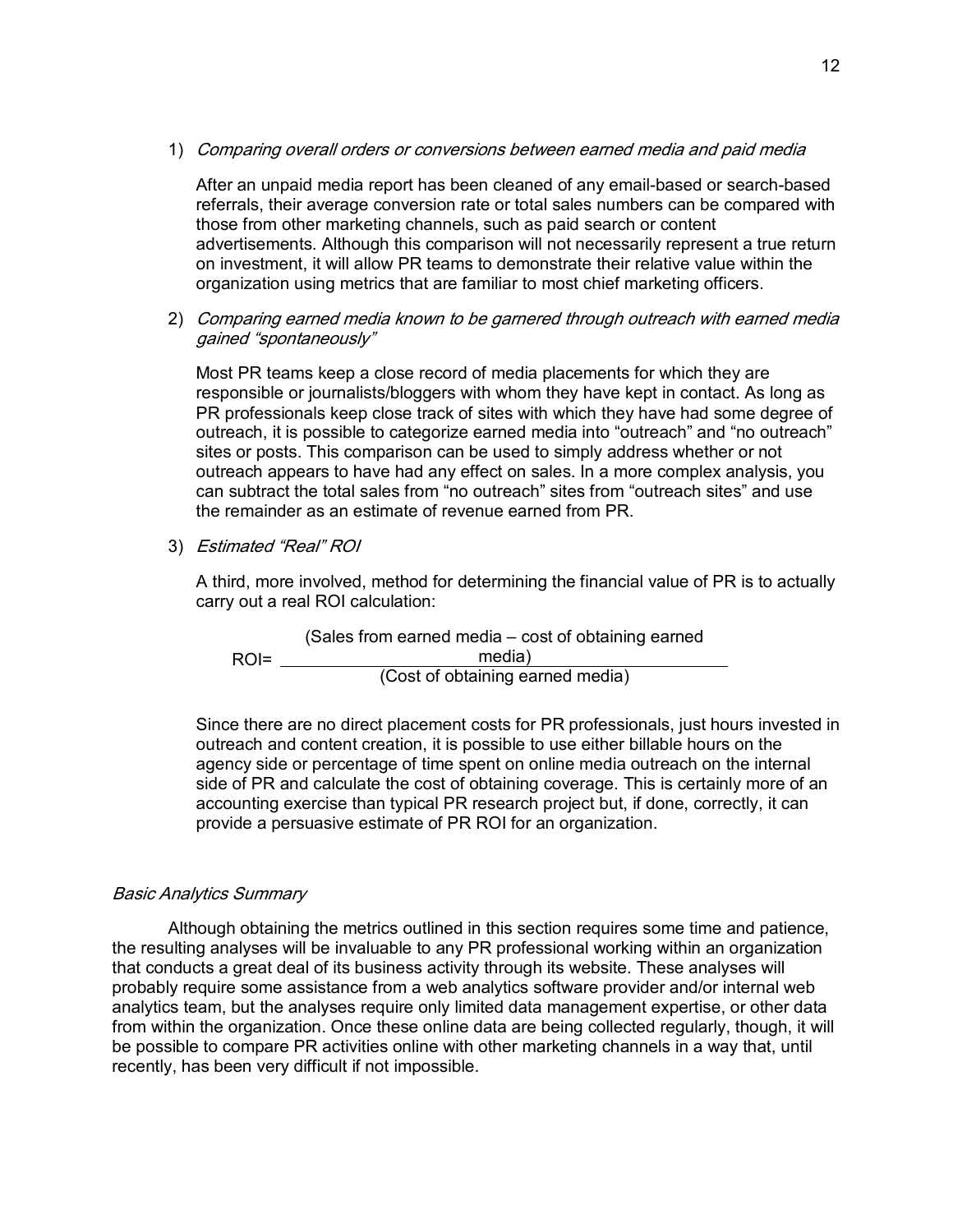## Advanced Web Analytics for PR Practitioners

The advanced analytics covered in this section integrate a wide range of data types into a single model that can help PR practitioners optimize their online media strategies. As a caution, readers should be warned that advanced web analytics analysis requires a moderate degree of expertise in data management and statistical analysis. Many PR professionals will need to seek assistance from outside of their organization's communications team to complete the types of analyses discussed in this section.

The methodology outlined here is analogous to the multivariate testing (also known as multi-variable testing) that is used in online marketing. Throughout the past decade, multivariate testing has been used to assess which combination of text, colors, images, and organizational layout of a webpage, landing page, or a digital advertisement are most likely to get customers to convert. In these types of analyses, marketers and web designers create many versions of an ad or webpage and systematically vary one piece of the content at a time, while holding all other attributes constant. After collecting this data, statistical modeling, such as multiple regression, ANOVAs, or Bayesian statistics, is used to identify which groups of attributes are most effective at driving an online goal.

Fortunately for most website and digital ad designers, numerous pieces of software (sometimes free or very inexpensive) exist that will design, implement, and conduct the statistical analyses (Google Website Optimizer is a popular example). Part of the reason that out-of the box software solutions are necessary to run complicated statistics for websites and ads is the high degree of experimental control over each variable (e.g., text, color, etc.) – control that is not possible in offline PR. Instead, PR professionals have to rely on content that occurs "naturally" online, and assign attributes or variables ( $e.g.,$  messages, topics, sentiment, word count, etc.) to that content. This means that tying PR efforts to web metrics is a much more manual process than it is for other forms of digital marketing. It is still possible to apply the exact same multivariate testing logic to earned media, though. The only difference is that the media attributes must be discovered and coded in a systematic way by researchers instead of created and tested by web designers and web analytics professionals. Other than being more exploratory than for advertising or website creation, the methods and result of the analysis outlined here are exactly the same as in multivariate testing: it applies statistical analysis to determine which aspects of coverage are most important at driving business goals online.

## The Goals of Using Advanced Statistical Applications to Integrate PR and Web Metrics

We outline three different ways to tie web analytics data to online media coverage in this section. Each draws upon the same set of integrated data, but the data are used to answer slightly different, but overlapping questions:

- 1) Which site and post attributes are most effective and least effective at driving traffic and engagement?
- 2) What are the cause-and-effect relationships between site attributes, post attributes, other forms of marketing, and web metrics, such as unique visitors and orders?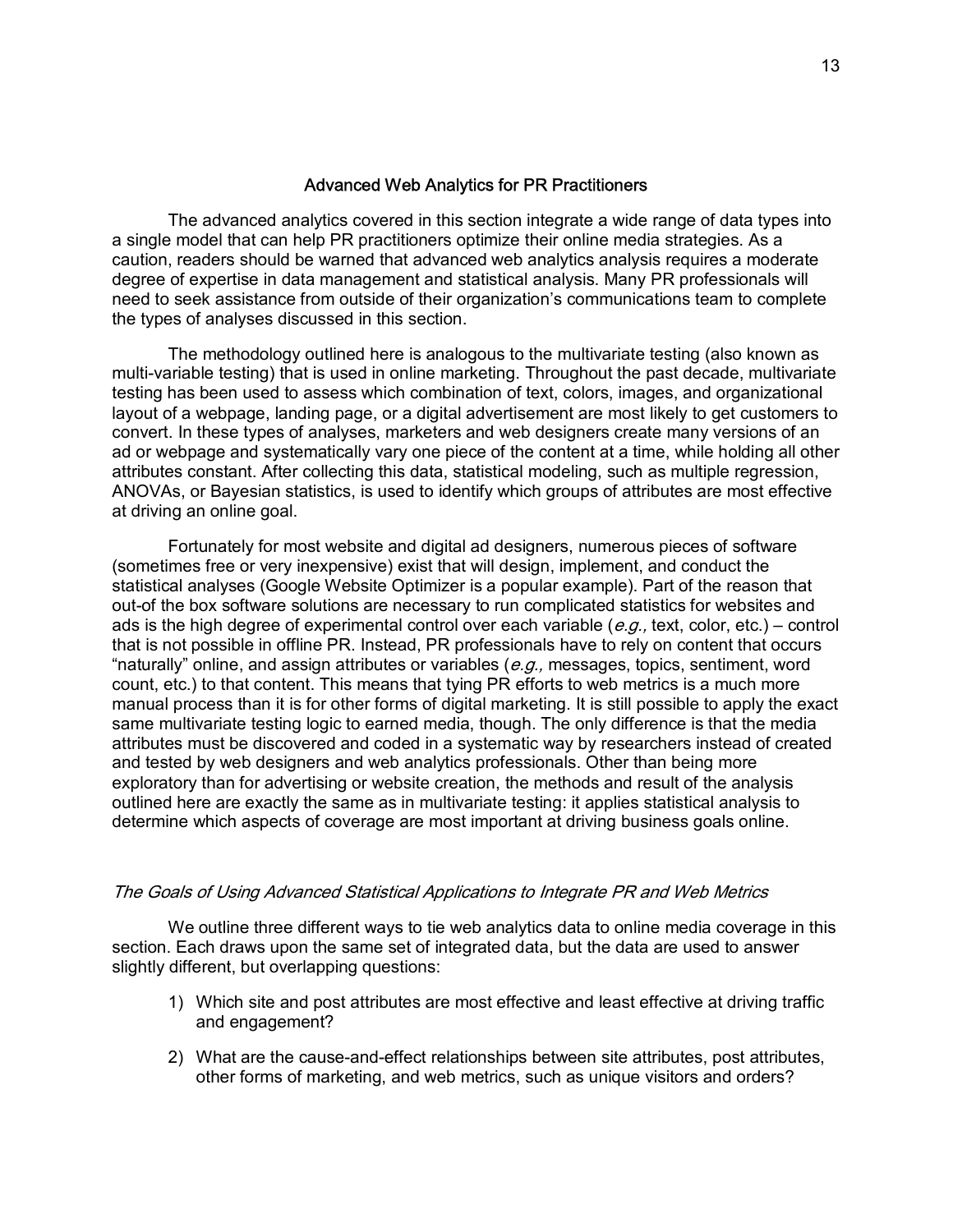3) Which stories and types of sites should be paired to optimize the organizationís website traffic and business goals?

Choosing which type of analysis to conduct depends on the degree of familiarity with different advanced statistical methods as well as the final audience for the results. Questions one and two differ only in terms of statistical complexity and tend to be more favored by PR professionals who like to use advanced statistical methods, while question three tends to be favored by PR professionals who like a clear direction or playbook from research results.

# Data Sources

 $\overline{a}$ 

The methodologies outlined in this section rely on at least three of the data sources below:

• Web Analytics

Web analytics data should be collected at the URL level, rather than at the domain level. This allows researchers to tie web metrics to individual posts rather than to the entire domain of the referring site. Of course, researchers can look at any metric that is being collected by an organization's web analytics program. For the sake of simplicity, we will use three metrics as examples in this section: number of unique visitors from referring site, total orders, and total revenue. When applying statistical analyses to web analytics data, these metrics should usually be treated as either dependent variables or mediating variables in a path analysis.<sup>5</sup>

• Site Attributes

Site attributes refer to the overall qualities of the site that is referring visitors, rather than the specific post ( $e.g.,$  nytimes.com vs. the specific story appearing on the nytimes.com website). The only practical way to obtain important metrics about an earned media referral, such as traffic at the referring site or the demographic profile of the referring site's readers, is to do so at the overall site rather than post level. In the statistical methods described below, these types of attributes usually serve as independent variables.

There are several broad types of site attribute data we have found to be particularly useful when analyzing web analytics data:

- o Site categorizations: These refer to the site categorization systems described earlier, including site type and site content.
- $\circ$  Demographic data: The demographic profiles of website audiences, including age, gender, income, education level, and family size, are now easily accessible

<sup>&</sup>lt;sup>5</sup> For a discussion of mediation in statistical analysis, see Andrew Gelman and Jennifer Hill, *Data Analysis* Using Regression and Multilevel/Hierarchical Models (London: Cambridge University Press, 2007) and David MacKinnon, *Introduction to Statistical Mediation Analysis* (New York: Lawrence Erlbaum, 2008).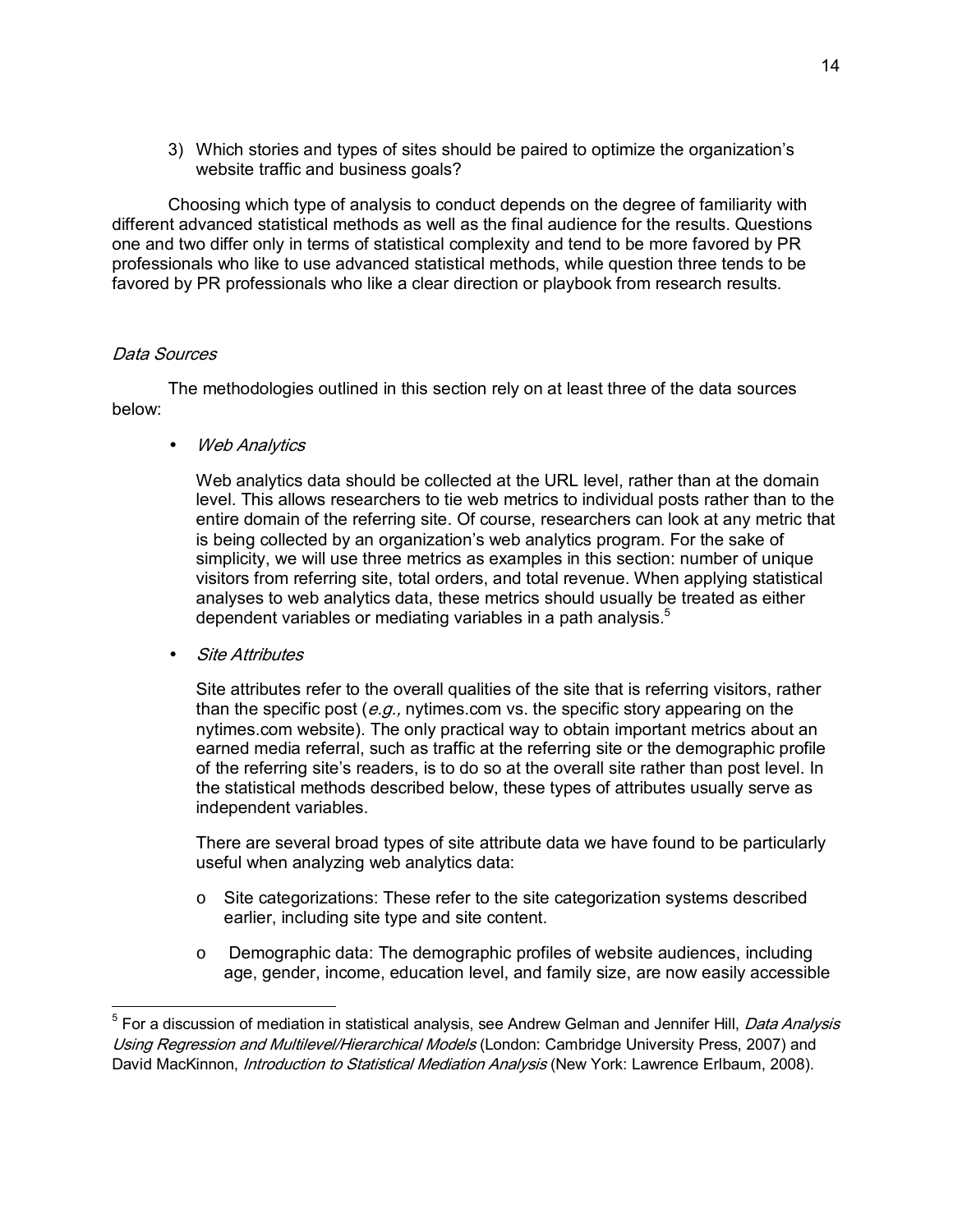through panel-based data that is either free or very inexpensive through sites including Google Adplanner, Microsoft Adcenter, Compete, and Quantcast. This is panel-based data so its reliability is greatly diminished for sites that receive relatively few visits each month, and thus should be interpreted cautiously.

- o Referring site traffic: This is, perhaps, the most important single piece of sitelevel data that researchers need when measuring the impact of earned media coverage on web metrics. Referring site traffic should be thought of as ìcirculationî data for online media, and it is consistently one of the best predictors of which specific sites are driving visitors to an organizationís website. Of course, sites with a very high volume of visitors, such as Techcrunch.com or Yahoo! News, are going to drive a significantly greater number of visits to an organizationís website when they mention the organization or a product than smaller sites that only receive a few thousand visitors each month. This means that, if there are systematic differences between the content of sites with higher traffic and lower traffic ( $e.g.,$  sites with higher traffic tend to have more negative stories than sites with lower traffic), referring site traffic will be acting as a confounding third variable that must be statistically controlled for.
- Post Attributes

The last types of data required for these advanced analyses come from the actual stories and posts that mention the organization or product. The metrics are similar to those that an organization might already be collecting for both print and online media, and often include the following metrics for each story/post:

- o Sentiment
- o The presence (or absence) of specific key messages
- o Specific product mentions
- o The presence (or absence) of specific corporate or industry topics
- o Competitor mentions
- o Word count for story/post
- o Prominence of mention or hyperlink in story/post

These are just a sampling of post-level attributes to identify; others can be used depending on research needs. Some organizations might be interested to know, for example, whether the presence of pictures or images tends to drive conversions. Communications researchers should take the time to operationally define and quantify any characteristic of coverage content that is likely to be relevant to business goals so that these characteristics can be included as independent variables in statistical models.

Data Organization and Management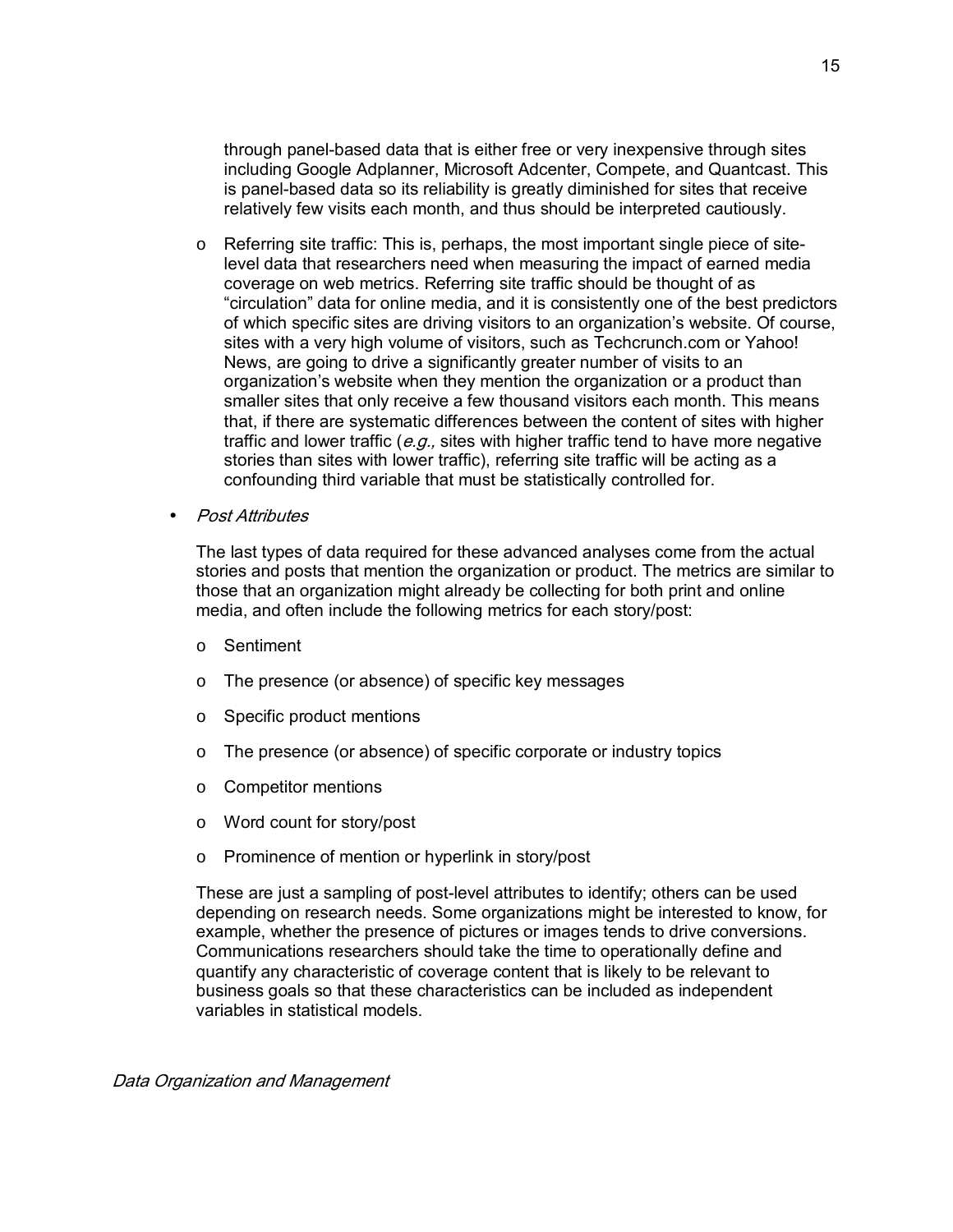Although there is no wrong way to organize data from the above sources, a database containing overall site level attributes and nested post-level attributes is most appropriate for the analyses we discuss in this section. This means that data or attributes for each referring story or post should be contained in a single row (post-level data), while overall site attributes (site-level data) can appear across as many rows as there are referring stories/posts from that site.

A hypothetical database structure for post-level and site-level data is shown in Exhibit 3. In this example, Techcrunch had three posts that referred traffic to the target website. Data such as post word count will vary between each of the Techcrunch posts, but site-level data, such as the traffic as unique visitors at referring site, will be the same for the three posts. All post attributes, site attributes, and web metrics should be entered or loaded in this (or similar format) into a database, such as SPSS, SAS, or R, to perform appropriate statistical analyses on both post and site-level data. Once data is integrated and organized into a database, then researchers can conduct multiple regression analysis, hierarchical linear modeling, pathanalysis, or any other statistical analysis that provides measures of effect-size, that is, how much impact one variable is having on another.

| <b>Referring Site</b> | Post ID | <b>Post Word</b><br>Count<br>(Post-level data) | <b>Unique Visitors At</b><br><b>Referring Site</b><br>(Site-level data) |
|-----------------------|---------|------------------------------------------------|-------------------------------------------------------------------------|
| techcrunch.com        |         | 532                                            | 1,871,199                                                               |
| techcrunch.com        | 2       | 1,855                                          | 1,871,199                                                               |
| techcrunch.com        | 3       | 1,546                                          | 1,871,199                                                               |
| cnn.com               | 4       | 965                                            | 29,160,255                                                              |
| cnn.com               | 5       | 2,187                                          | 29,160,255                                                              |
| nytimes.com           | 6       | 10,981                                         | 17,941,769                                                              |
| nytimes.com           |         | 4,226                                          | 17,941,769                                                              |

# Ranking Site and Post Attributes

Most multivariate statistical analyses can address the question, "Which site and post attributes are most effective and least effective at driving traffic and engagement?" By treating site-level and post-level attributes as independent variables within a single model and estimating their effect on a dependent variable web metric, such as unique visitors, orders, or conversion rate, it is possible understand what type of online media coverage is having the most significant impact on online business outcomes.

Ranking each site and post attribute by some measure of effect size is the most straightforward way to address which types of stories are having the biggest business impact. Researchers can use either the  $R^2$  or beta coefficients from a multiple regression model to estimate the relative importance of each site and post attribute to a business outcome.<sup>6</sup>

 $6$  Unless there is a specific hypothesis or model to test, we recommend using stepwise multiple regression, which is commonly used for data mining and available out-of-the-box for most statistical software tools such as SPSS. The relative contribution of each attribute can be estimated by looking at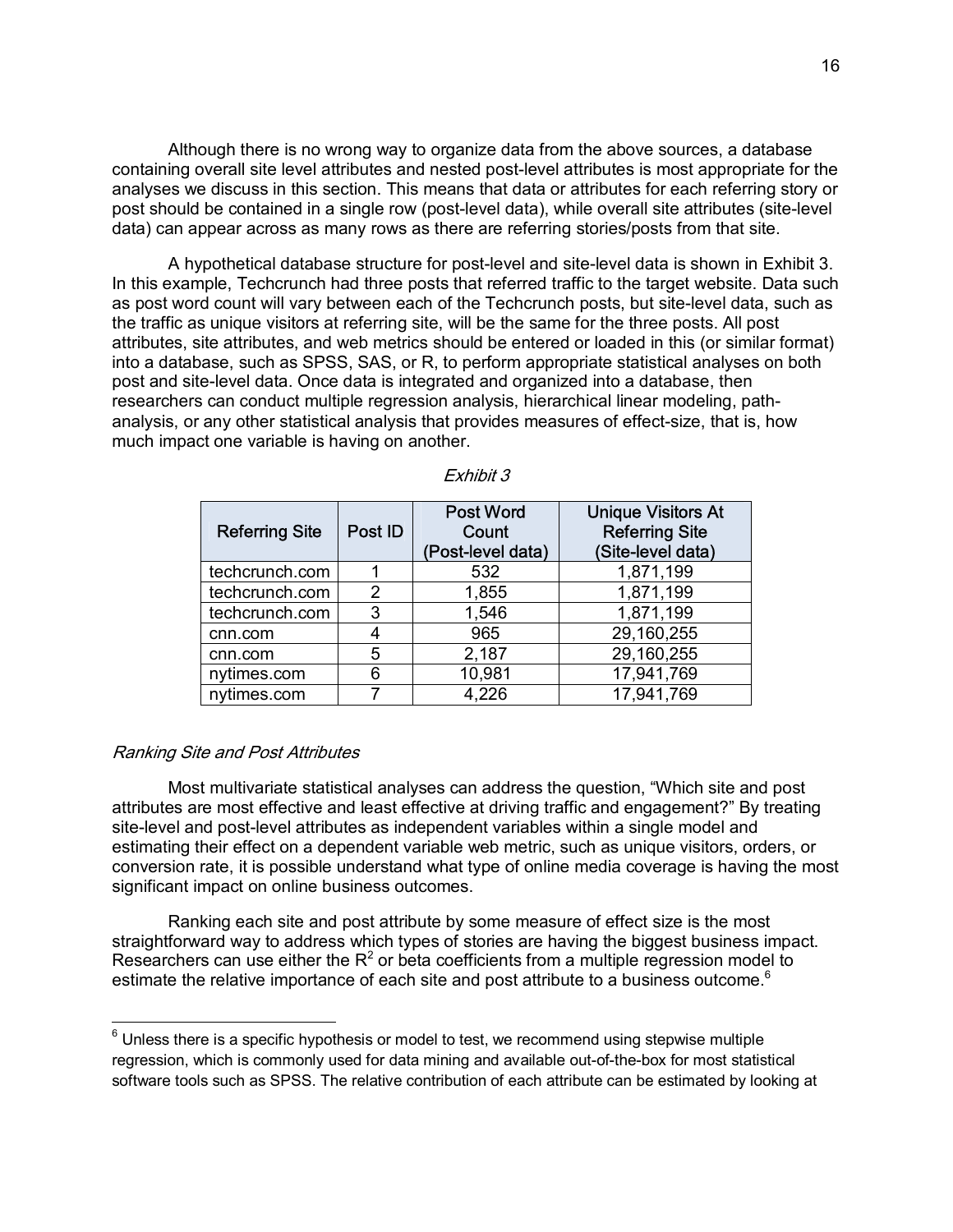Although multiple regression should be sufficient for ranking the contribution of site-level attributes, it can be problematic when regressing post-level attributes onto web metrics because posts within a site are likely to be similar to each other  $(i.e.,$  it violates the assumption of ìhomogeneous varianceî across observations). This means that standard errors within the regression model could be artificially low and "statistical significance" could be artificially high. To properly analyze post-level data, researchers should use hierarchical linear modeling,<sup>7</sup> an advanced form of multiple regression that allows web metrics to be analyzed at both the site and post-level within a single statistical model. This allows a proper regression analysis of site and post level data on web analytics, as well as the ability to test for interactions between both levels of data. HLM does require specialized statistical software.<sup>8</sup>

## Modeling Cause-and-Effect Relationships between Site and Post Attributes and Web Metrics

After site and post attributes that contribute to web metrics of interest are identified using multiple regression or HLM, path analysis can be used to present the results in an intuitive cause-and-effect model. Statistical path analysis is a form of structural equation modeling that applies linear regression in a systematic way to test cause-and-effect relationships between independent variables and dependent variables. Path analysis can be used in a variety of PR measurement applications, but its application is particularly useful for measuring the effects of coverage on web analytics data since we know for certain, by using web analytics data, that customers viewed the earned media before visiting the organization's website. This means that making inferences about cause-and-effect relationships between coverage and sales, for example, does not require the same "leap of faith" that is often required when analyzing correlational data.

While it might be worthwhile to understand the intricacies of cause-and-effect relationships between site types and post content, perhaps the most useful part of using path analysis in PR research is to create an easy-to-understand visualization of regression analysis for both PR professionals and the senior executives of an organization.

Exhibit 4 shows a hypothetical example of a path analysis assessing how post and site attributes affect registrations, downloads and online sales:

#### Exhibit 4

the R<sup>2</sup> change in the regression model when each independent variable is added or by the size of the standardized beta coefficients. Many of the metrics we have described in this paper are continuous interval variables, which work particularly well for linear regression models, especially web metrics such as unique visitors and sales. Other categorical variables will need to be converted into dummy variables  $(i.e., values converted to 0s and 1s).$ 

<sup>7</sup> "Anthony S. Bryk and Stephen W. Raudenbush, *Hierarchical Linear Models for Social and Behavioural* Research: Applications and Data Analysis Methods (Thousand Oaks, CA: Sage Publications, 1992).

 $8$  The most popular HLM software is, appropriately, called "HLM" and can be found at www.ssicentral.net.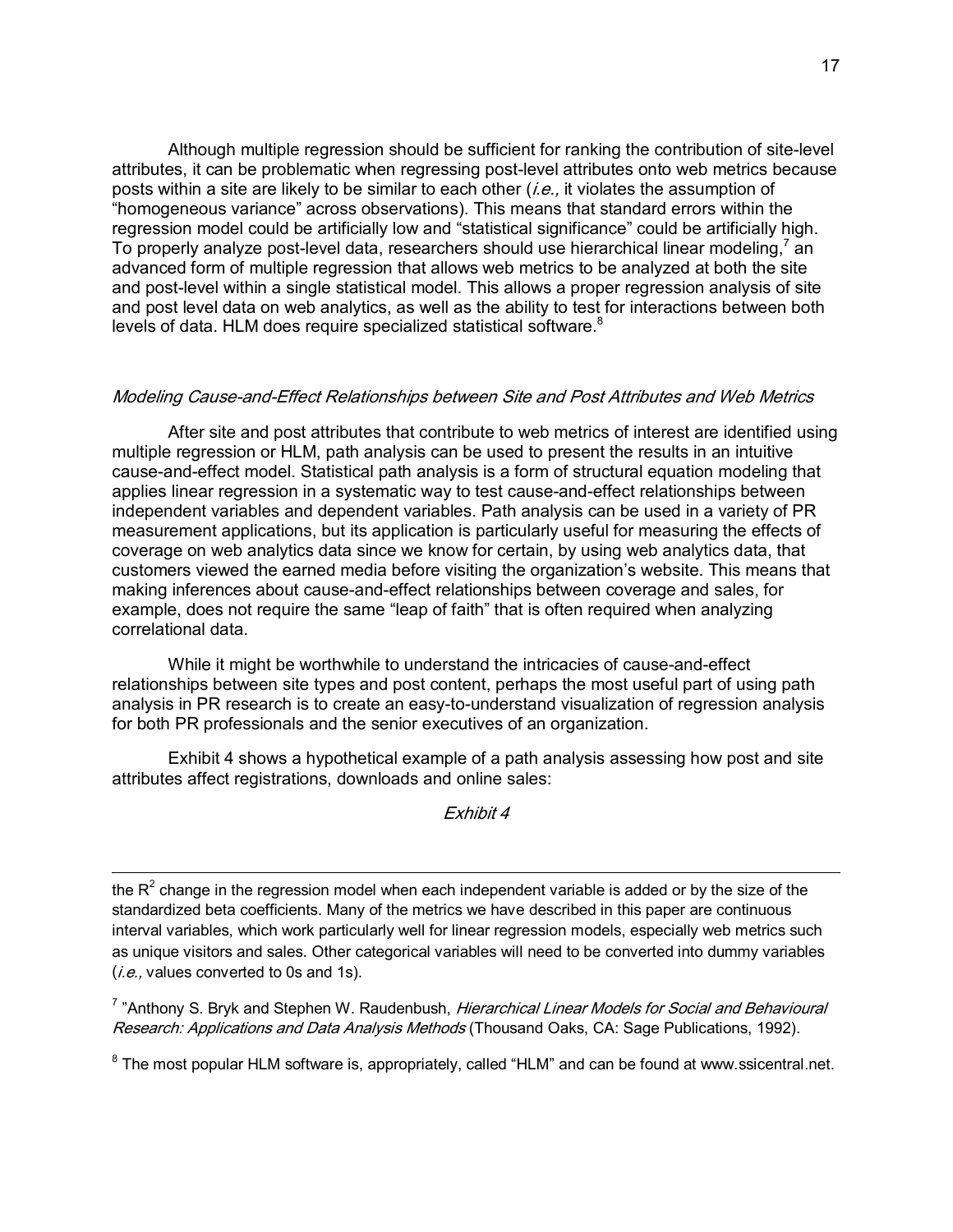

The path coefficients in path analysis are taken directly from the standardized beta coefficient from multiple regression analysis. The path coefficient for each dependent variable (registrations, downloads, and sales, in this example) is calculated by including each preceding variable in that path.<sup>9</sup>

To test the validity of a path analysis, researchers will need to apply structural equation modeling to evaluate the "goodness of fit" of the model. Structural equation modeling requires specialized statistical software, such as Lisrel, Amos (an SPSS program), or EQS. Structural equation modeling can also be used to compare which of multiple competing path models best fit observed data.

## Creating a "Playbook" for PR Professionals

-

Once advanced statistical analyses have been applied to all of the integrated data, communicating the results clearly to a broad audience, most lacking statistical training, can be a significant challenge. One user-friendly format involves placing each site and post attribute into a quadrant with two axes (see Exhibit 5 below): the degree to which the attribute seems to drive

- 2) Downloads =  $beta_{21}$  Sentiment +  $beta_{22}$  Volume +  $beta_{23}$  Messages +  $beta$ Quoteds<sub>24</sub>
- 3) Sales =  $beta_{31}$  Sentiment +  $beta_{32}$  Volume +  $beta_{33}$  Messages +  $beta$  Quoteds<sub>34</sub> + *beta*<sub>35</sub> Registrations + *beta*<sub>36</sub> Downloads

 $9$  With the above figure, there would be three regression separate regression models used to determine the path coefficients (the notation  $b_{11}$  vs.  $b_{12}$  is used to indicate that these would be different beta coefficients):

<sup>1)</sup> Registrations =  $beta_{11}$  Sentiment +  $beta_{12}$  Volume +  $beta_{13}$  Messages +  $beta_{14}$  Quoteds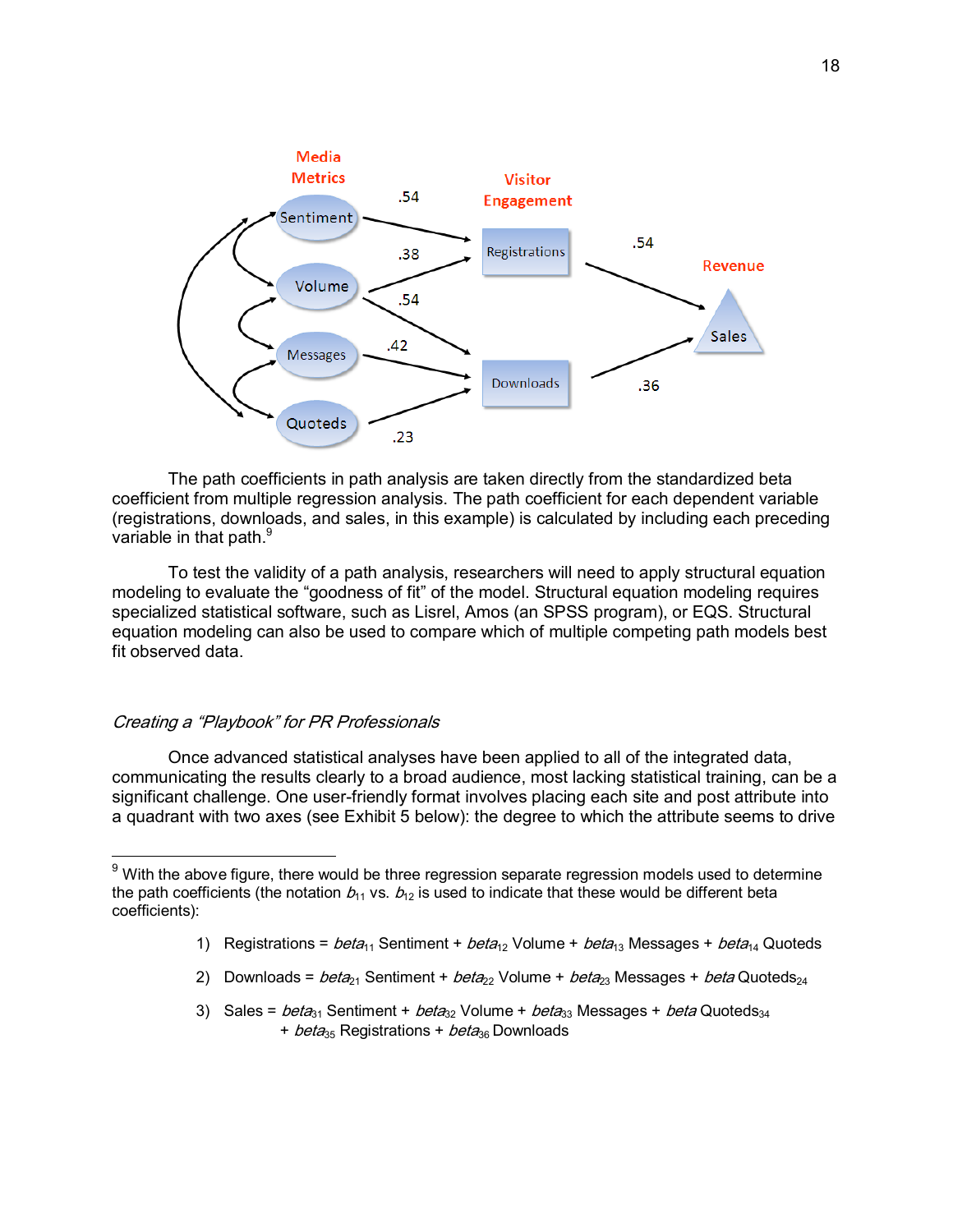unique visits, and the degree to which the attribute drives a business goal  $(e, q)$ , registrations, sales, etc.).

This quadrant graph categorizes each site and post attribute into one of four types:

- 1) Very effective. In the upper right quadrant are the types of sites and stories that tend to drive a lot of visitors to the organizationís website and get the visitors to reach a business goal when they are there.
- 2) Opportunities. In the upper left quadrant are the types of sites and stories that do not necessarily produce a great deal of visitors yet result in sales and engagement when referrals do occur. This might, for example, be a very effective type of story that only rarely appears in high trafficked sites or not enough sites are writing the type of story. Alternatively, it could be a type of site that does drive a lot traffic and engagement (a lifestyle site, for example), but that type of site only rarely writes about the brand or product. These types of sites and posts represent an opportunity for communications teams, since the story or post type represents an effective, but under-used source of traffic.
- 3) Missed opportunities. In the lower right quadrant are types of sties and stories that produce a large number of visitors, but not very much engagement once those visitors appear at the site.
- 4) Ineffective. In the bottom left quadrant are the types of sites and stories that drive neither visitors nor conversations. This type of coverage might be important at some future time, perhaps when an organization's media or competitive environment changes, but, for the time being, outreach to these types of sites should receive a low priority.



Once each of the site and post attributes are categorized into one of these quadrants, the graph provides an easy-to-follow playbook of what types of stories should be appearing more often in specific types of sites by matching stories or sites from the upper left quadrant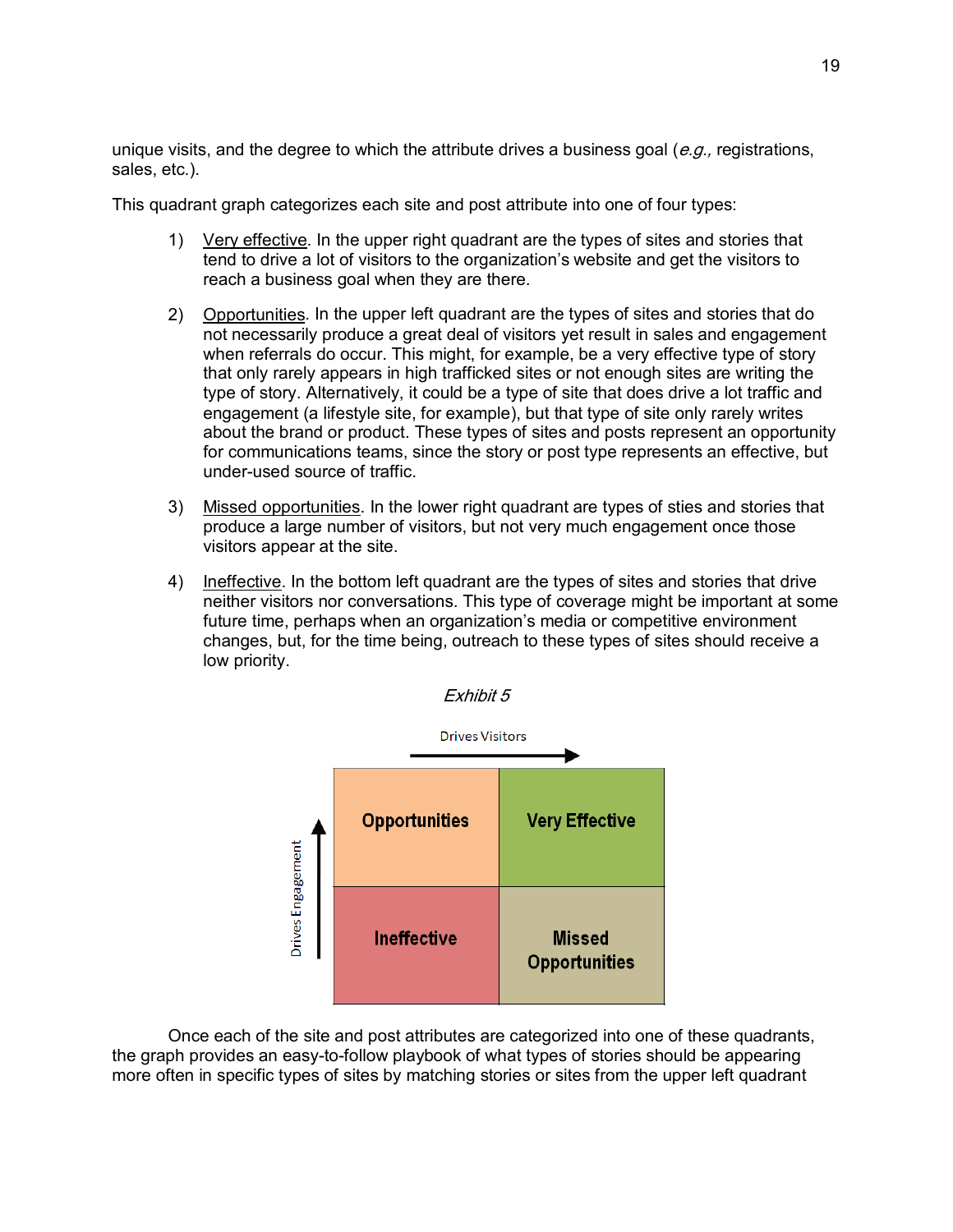with sites or stories in the lower right quadrant. If done correctly, such pairings provide insights into which messages and audiences can be matched to more effectively drive business goals at the organization's website. The quadrant analysis also provides a clear visualization of what types of coverage are currently working or not working, so PR teams can plan for future outreach accordingly. If an online news site for a particular vertical consistently appears in the "not effective" quadrant, communications teams might shift resources and outreach towards sites that are currently very effective.

## Advanced Analytics Summary

-

When integrated with other, "standard" PR measurement data, web analytics can provide PR professionals with very detailed statistics about exactly what sort of coverage is getting target audiences to visit an organization's website and complete business goals. This information is invaluable for creating new online PR strategies. Equipped with this sort of research and measurement, communications teams can make much more targeted decisions about which sorts of sites to reach, what type of stories should be "pitched" as well as what types of PR-created collateral is likely to be effective. Since PR professionals have much less control over earned media than other marketers do over other forms of digital marketing, there are currently no "out-of-the-box" software solutions to measure earned media referrals as efficiently as content advertisements or paid search. The methodology outlined in this section requires some degree of human-coding in earned media, as well as advanced statistical modeling, so PR professionals will most likely need to seek help from their PR agency, measurement providers, or other internal marketing teams to take the fullest advantage of advanced web analytics.

## Problems with Integration

While web analytics hold the promise of providing valuable insights to PR practitioners, they have not been widely adopted in PR measurement. The largest hurdle for PR professionals is to integrate web analytics with other forms of traditional and social media measurement.<sup>10</sup> For organizations that measure their traditional and social media coverage and PR efforts, understanding how to connect regular media reports with a web analytics report might seem like a daunting task. Discovering whether the same media universe is covered in each report, data quality control, and correlating the metrics from media reports  $(e.a.,$  sentiment, message penetration, etc.) with web analytics metrics ( $e.g.,$  unique visitors, sales conversions) requires time and quantitative or statistical expertise that many communications teams do not currently have.

Some social media monitoring tools and web analytics providers have started to integrate basic social media measurement with web analytics. Radian6, a popular social media

 $10$  Integration is not just a problem for PR; a survey of North American marketers by eMedia in September, 2009 found 46 percent of respondents reported that integration was a challenge in using web analytics.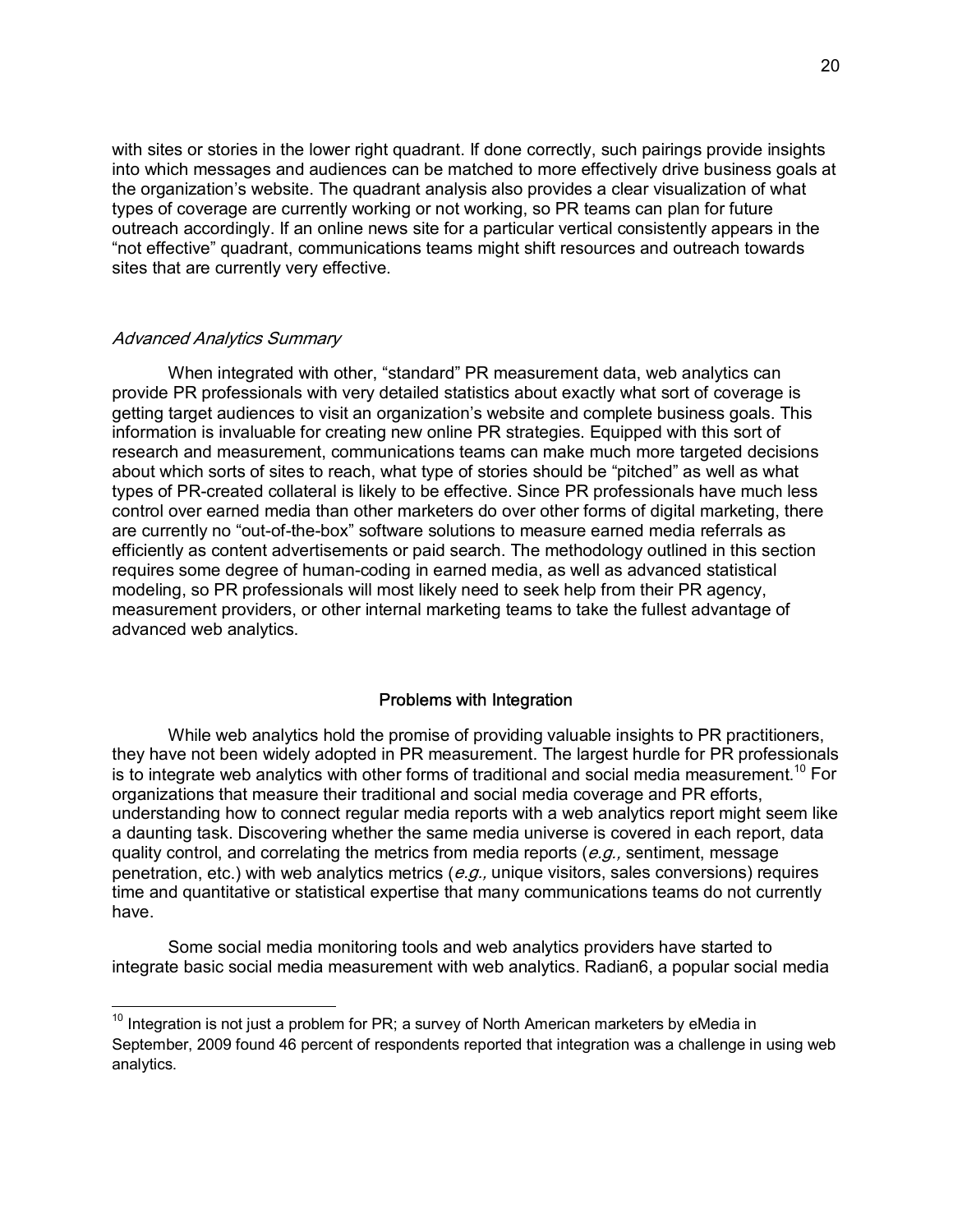monitoring software tool has partnered with WebTrends, one of the earliest enterprise web analytics providers, to integrate their web analytics into Radian6ís user interface. This integration of Radian6 and WebTrends allows users to understand how many visitors, sales, etc., were referred by a specific post or site. Omniture, a popular enterprise web analytics software provider, recently released a user-friendly interface for tracking web analytics metrics for social media through its Omniture Site Catalyst software. Much like the Radian6 and WebTrends integration, Omniture Site Catalyst allows users to see web analytics metrics for social networking sites, video, social bookmarking sites, blogs, and microblogs, such as Twitter.

#### Technical Limitations of Web Analytics

While very useful for tracking customer behavior online, there are currently several key limitations in web analytics software that are particularly relevant to PR. First, cookies must be enabled on individual computers in order for JavaScript to detect unique visitors and track their behavior. If an individual uses multiple computers, works at a company with strict IT regulations that do not allow cookies, or is using a mobile device that does not support JavaScript (most newer devices, such as the iPhone, do support JavaScript), their behavior will not be tracked reliably. Also, if customers tend to delete their cookies frequently, it might not be possible to link their behavior on your website with their initial referral source.

Most of the data issues associated with using JavaScript and cookies will likely amount to little more than "random error" in an organization's PR measurement program. Unless you believe that a particular customer segment is more likely to be visiting your website through a device that does not support JavaScript than other segments, there is little reason to believe there will be systematic errors in the type of data that matters most to communications professionals. In general, web analytics data should be reliable enough to create a good *model* of how earned online media are affecting online business outcomes. It is important to remember, though, that web analytics are imperfect, and will never provide a 100 percent accurate picture of where each customer and website visitor came from, or how they behaved once they arrived at your organization's website.

One of the largest challenges that PR faces in using web analytics is that most web analytics software is designed to track search and click-throughs  $(i.e.,$  an individual clicking on a hyperlink that directs them back to your website or a landing page). Although some brands are likely to consistently have hyperlinks to their website in earned media, most organizations will not. If a link to the organization's website is not available in a news story or blog post, a customer would have to type the organizationís URL directly into their web browser, which would consequently be tagged by the web analytics software as "direct traffic." Luckily, there are some new web analytics technologies that track "view-throughs" as well as "click-throughs." Tealium (Tealium.com) is one provider with this capability using the same cache-checking technology as Google to determine which sites a search user has visited (the sites that appear as purple instead of blue in Google search results). Tealium can track which visitors came from up to 300 earned media sites, providing PR professionals with insight into a much wider range of earned media referrals than click-throughs.